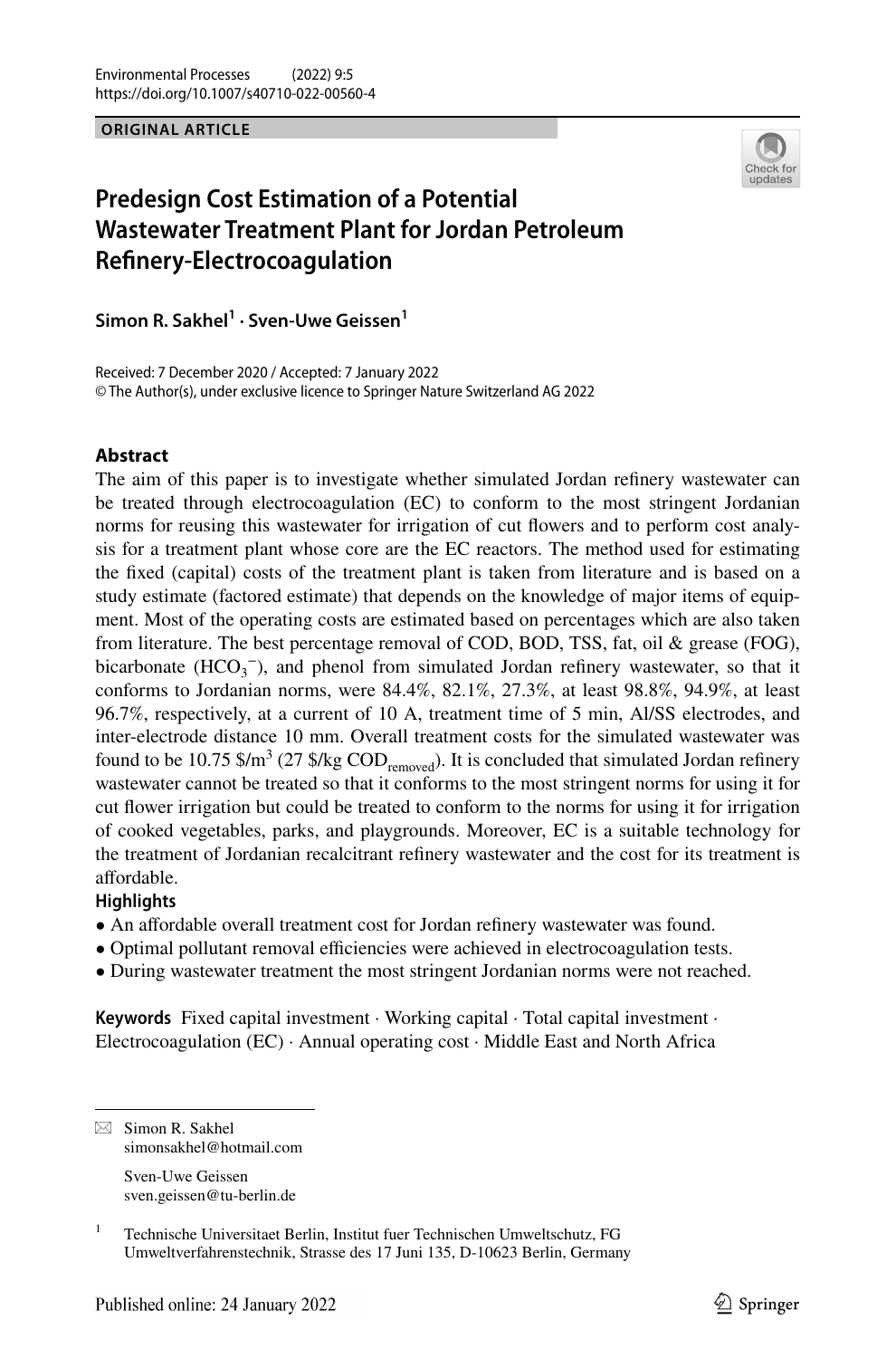# **1 Introduction**

A large part of the wastewater in the Middle East and North Africa (MENA) conveyed in sewerage receives minimal or no treatment and is fnally discharged either on land, sea, or surface water. It is also likely that a larger fraction of wastewater from septic tanks is discharged outside conventional treatment systems, thereby not receiving any treatment at all (Jeuland [2015\)](#page-27-0). The focus in MENA has been on the collection and treatment of domestic wastewater mixed with industrial effluents (if present) and presumably little or no attention is being paid to appropriate treatment of industrial wastewater before its discharge to the environment (e.g., Jordan's petroleum refnery mechanically treated wastewater is used for irrigation) or to the sewer network. Industrial wastewater treatment helps in keeping goodquality water resources for high-value uses, such as potable water, environmental protection through reducing pollution and environmental degradation, and reducing water withdrawal from either surface or ground waters (Jeuland [2015\)](#page-27-0). There are not any statistics available on the volume of industrial wastewater generated in MENA, however, it is known that for domestic and industrial effluents it is  $13.24 \text{ km}^3/\text{yr}$  (Qadir et al. [2010\)](#page-28-0).  $43.1\%$  of the latter is treated and about 83% of the treated wastewater volume is used for irrigation (Qadir et al. [2010\)](#page-28-0). Presumably, a major part of the industries in MENA do not treat their industrial wastewater. For example, in Jordan's Amman-Zarqa region there are industries which discharge their effluents untreated to the municipal sewer or to the environment leading to pollution (Mohsen and Jaber [2002](#page-28-1)).

Another polluting industry in MENA is petroleum refning which is considered a major industry in this region as its share of the Gross Domestic Product (GDP) is between 0.2 to 4.2% (Sakhel et al. [2017](#page-28-2)). It is estimated that the annual wastewater volume from this industry is about 217.5 million  $m^3$  (Sakhel et al. [2017](#page-28-2)) and these effluents are a major source for aquatic pollution (Wake [2005\)](#page-29-0). They contain oil and grease and many other toxic compounds such as benzene, toluene, ethylbenzene, and xylene which are considered to be among the most hazardous compounds released into the environment (Diyauddeen et al. [2011](#page-26-0); Saber et al. [2014\)](#page-28-3). Moreover, refnery wastewater usually contains recalcitrant organic material such as polyaromatic hydrocarbons and phenols that are barely degradable by nature (Al-Khalid and El-Naas [2018](#page-25-0)). Traditional treatment of petroleum refnery wastewater (PRW) which is based on mechanical and physicochemical methods leads to incomplete removal of refractory compounds (Panizza [2018\)](#page-28-4). Discharging recalcitrant compounds to the environment can lead to their accumulation in human and animal tissues after long distance transport. Therefore, an appropriate treatment method for removal of these compounds is necessary.

EC has emerged as a promising technique for PRW treatment. It has not only the ability of removing particulate COD (García-Morales et al. [2018\)](#page-26-1) but it also removes soluble COD from wastewater containing petroleum hydrocarbons (Asselin et al. [2008\)](#page-25-1). Having the ability of removing both is the primary purpose of wastewater treatment (Jimenez et al. [2005\)](#page-27-1). Moreover, recalcitrant organic material, usually present in refinery effluents, can be removed or eliminated using EC (Fayad [2017;](#page-26-2) P*é*rez et al. [2015\)](#page-28-5). For example, this technique has been successfully applied for the removal of phenol, one of the recalcitrant compounds present in refnery wastewater (Gasim et al. [2012\)](#page-26-3), through the use of EC (Abdelwahab et al. [2009;](#page-25-2) El-Ashtoukhy et al. [2013\)](#page-26-4). The capability of EC in removing soluble recalcitrant compounds (e.g., phenols) infers that this technique may be able to remove other similar substances all which are refected in the lumped recalcitrant COD parameter. Keramati and Ayati [\(2019](#page-27-2)) found that treating PRW through EC leads to the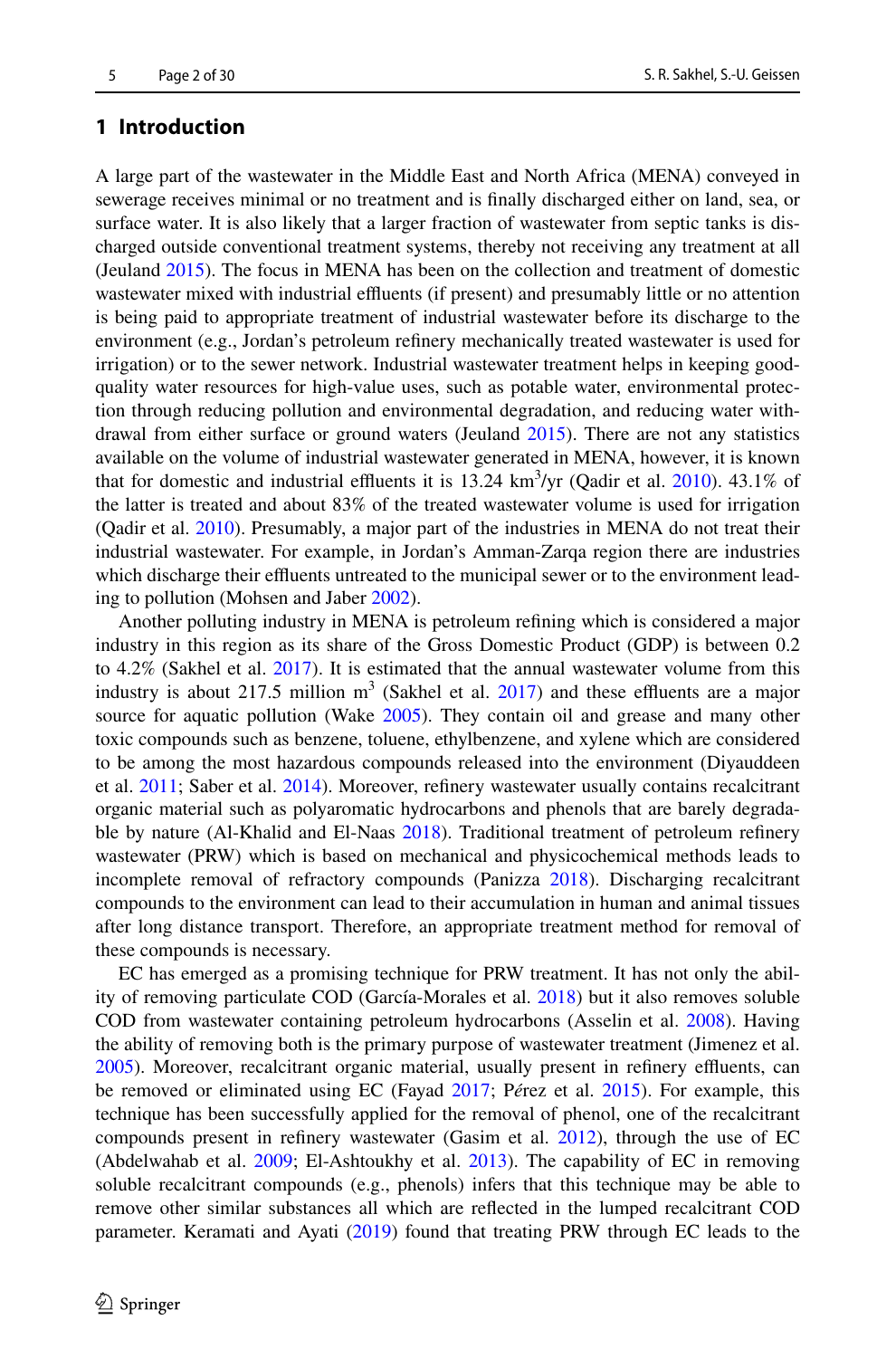removal of non-degradable compounds from this effluent. Moreover, Pérez et al. [\(2015](#page-28-5)) treated PRW with a BOD/COD ratio less than 0.3 (0.015) through EC. This treatment technology increased the BOD/COD ratio up to 0.5 which indicates that this technique is able to remove recalcitrant and/or toxic substances in the refnery efuent (Al-Qodah et al. [2019\)](#page-25-3). The study of P*é*rez et al. [\(2015](#page-28-5)) refects that EC can remove recalcitrant COD. Recalcitrant COD removal is usually associated with high removal costs (Wang et al. [2011](#page-29-1)) since refractory compounds cannot be eliminated through conventional biological treat-ment processes which are considered economical (e.g., activated sludge process) (Li [2013;](#page-27-3) Choi et al. [2017](#page-26-5)) but require processes that can deal with these refractory compounds (e.g., EC, Advanced Oxidation Processes (AOPs), membranes) (Kulikowska et al. [2019](#page-27-4); Srivastav et al. [2019](#page-28-6); P*é*rez et al. [2015\)](#page-28-5).

There have been efforts that estimated the operating costs for the removal of COD from PRW as well as other types of wastewater using EC (Giwa et al. [2013;](#page-26-6) Keramati and Ayati [2019;](#page-27-2) Aygun et al. [2019;](#page-25-4) Asselin et al. [2008](#page-25-1); Demirci et al. [2015](#page-26-7); Said and Mostefa [2015;](#page-28-7) Elazzouzi et al. [2017;](#page-26-8) Kobya et al. [2009;](#page-27-5) Mahesh et al. [2016](#page-27-6); Yuksel et al. [2012](#page-29-2); Varank et al. [2014;](#page-29-3) Mohammadi et al. [2017;](#page-27-7) Deghles and Kurt [2015](#page-26-9); Guvenc et al. [2017;](#page-27-8) Chopra and Sharma [2015;](#page-26-10) Kongjao et al. [2008;](#page-27-9) Akyol [2012](#page-25-5); Chauhan et al. [2016](#page-26-11); Srid-har et al. [2014](#page-28-8); Sahu et al. [2015](#page-28-9); Bassala et al. [2017;](#page-25-6) Kobya and Delipinar [2008](#page-27-10)). For example, Giwa et al.  $(2013)$  $(2013)$  and Keramati and Ayati  $(2019)$  $(2019)$  estimated the operating costs at optimum experimental conditions for treating PRW through EC to be 0.654 US  $\frac{\text{m}}{\text{s}}$  $(6.4 \text{ US }$  \$/kg COD<sub>removed</sub>) and 1.45 US \$/m<sup>3</sup> (1.7 US \$/kg COD<sub>removed</sub>), respectively. Aygun et al. ([2019\)](#page-25-4) estimated the operating costs at optimal conditions for treating textile industry wastewater through EC using Al and Fe electrodes in monopolar confguration to be 1.84  $\epsilon/m^3$  (5.8  $\epsilon$ /kg COD<sub>removed</sub>) and 1.56  $\epsilon/m^3$  (4.6  $\epsilon$ /kg COD<sub>removed</sub>), respectively. Asselin et al. ([2008\)](#page-25-1) estimated the operating costs (energy, chemicals, electrode consumption, and sludge disposal costs) at optimal conditions for treating oily bilgewater (OBW) using EC to be 0.46 US  $\gamma_{\text{max}}^3$  (0.8 US  $\gamma_{\text{max}}$  COD<sub>removed</sub>). Demirci et al. ([2015\)](#page-26-7) estimated the operating costs (consists of energy, and electrode consumption) for the treatment of textile industry wastewater through EC using Al and Fe electrodes to be 6.439  $\epsilon/m^3$  (1.6  $\epsilon$ /kg COD<sub>removed</sub>) and 4.732  $\epsilon/m^3$  (1.3  $\epsilon$ /kg COD<sub>removed</sub>), respectively. Chauhan et al. [\(2016](#page-26-11)) estimated the operating costs (electrical energy and electrode costs) for the treatment of 4-chlorophenol (CP) through electrochemical oxidation by using a dimensionally stable anode (DSA) namely ruthenium oxide coated titanium (Ti/RuO<sub>2</sub>) to be 189.1 US  $\frac{\text{m}}{2}$  (1062.8 US  $\frac{\text{s}}{4}$ ) kg COD<sub>removed</sub>). Sridhar et al. [\(2014](#page-28-8)) estimated the operating cost (energy, chemicals, and electrode consumption) for the treatment of egg processing effluent through electrocoagulation using aluminum electrodes under optimal conditions to be 2.7 US  $\frac{\text{m}}{2}$  (0.81 US  $\frac{E}{E}$  COD<sub>removed</sub>). Sahu et al. ([2015\)](#page-28-9) estimated the operating costs (electrical energy and electrode costs) for the treatment of actual sugar industry wastewater through electrocoagulation using aluminum electrodes under optimal conditions to be 6.22 US  $\frac{\pi}{3}$  (2.14 US  $\frac{\pi}{3}$ ) kg  $\text{COD}_{\text{removed}}$ ). Bassala et al. [\(2017](#page-25-6)) estimated the operating costs (energy and electrode costs) for the treatment of dairy industry wastewater through electrocoagulation using aluminum electrodes to be 0.026 US  $\frac{\text{S}}{m^3}$  (0.042 US  $\frac{\text{S}}{m}$  COD<sub>removed</sub>). Kobya and Delipinar ([2008\)](#page-27-10) estimated the operating cost (energy, chemicals, and electrode consumption) for the treatment of baker's yeast wastewater through electrocoagulation using aluminum and iron electrodes under optimal conditions to be 1.54 US  $\frac{\text{m}}{2}$  (0.82 US  $\frac{\text{m}}{\text{m}}$ ) and 0.51 US  $\frac{\text{m}}{2}$  (0.27 US  $\frac{\text{K}}{2}$  COD<sub>removed</sub>), respectively. Finally, Chopra and Sharma [\(2015](#page-26-10)) estimated the operating costs (consists of energy, and electrode consumption) for the treatment of secondarily treated sewage (recalcitrant wastewater) through EC using Al electrodes at optimum conditions to be 1.56 US  $\frac{\text{m}}{2}$  (17.8 US  $\frac{\text{g}}{\text{kg}}$  recalcitrant COD<sub>removed</sub>).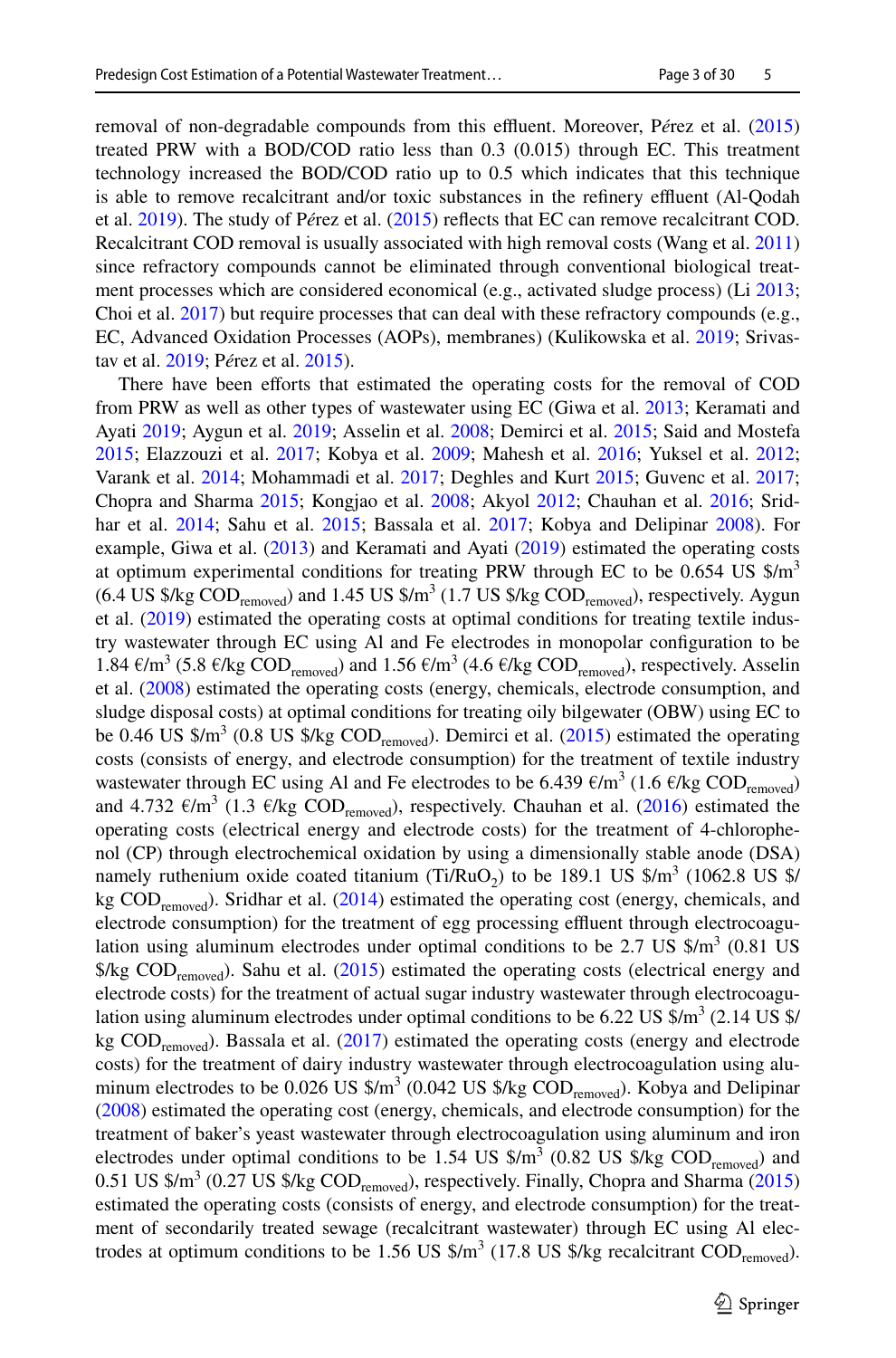Additionally, there are only some studies present that discuss the overall cost (fxed and operating) whether at bench or pilot-scale for the treatment of domestic wastewater using electrocoagulation (Lin et al. [2005](#page-27-11)), textile dye wastewater using chemical oxidation and biological treatment (El-Dein et al. [2006](#page-26-12)), real wastewater from olive oil mills and fnechemical manufacturing plants using AOPs (Cañizares et al. [2009\)](#page-25-7), soluble oil wastes with high COD using electrocoagulation (Calvo et al. [2003](#page-25-8)), and domestic wastewater using electrocoagulation, electro-fenton and electro-oxidation (Gaied et al. [2019\)](#page-26-13). The few aforementioned studies (Lin et al. [2005](#page-27-11); El-Dein et al. [2006](#page-26-12); Cañizares et al. [2009](#page-25-7); Calvo et al. [2003;](#page-25-8) Gaied et al. [2019](#page-26-13)) present capital and operating costs for plants that have a capacity ranging from 1 to 28  $\text{m}^3/\text{d}$ ; none of them present cost analysis on treating petroleum refinery wastewater at full-scale. Moreover, a few studies are present for costs relevant to treat-ment of different industrial wastewaters using EC at full-scale. Tetreault ([2003\)](#page-28-10) reported a slaughterhouse that used EC technology for the treatment of a mixture of stick/blood water and presented capital/operating costs. Eames et al. ([2017\)](#page-26-14) reported silica removal in mineral mining/processing and oil/gas extraction wastewaters at full-scale using a treatment train that included EC and presented capital/operating costs. The scarcity of research relevant to overall costs for diferent types of wastewater treatment at full-scale led to undertaking the present research in order to enrich literature in this area, especially relevant to an effluent (here petroleum refinery wastewater) that is recalcitrant. Overall costs need to be estimated especially at full-scale since it is a major criterion for industry when choosing the desired treatment technology. According to the best author's knowledge, there is no research available that talks about the treatment of Jordan refnery wastewater (JRWW) through electrocoagulation. The novelty of this study lies in: (1) studying the possibility of using EC for treating simulated JRWW using the following combinations of electrodes: aluminum/stainless steel (anode/cathode) and mild steel/stainless steel (anode/cathode) in a bipolar electrode confguration, such that it conforms to the most stringent Jordanian norms relevant to COD, BOD, TSS, fat, oil and grease (FOG), phenol, and  $HCO<sub>3</sub>$  so that it could be used for irrigation of cut fowers; (2) highlighting practical knowledge and estimation of operating/capital costs in addition to electrical energy consumption for a fullscale wastewater treatment plant  $(3840 \text{ m}^3/d)$  treating JRWW through EC which is missing in scientifc literature. Additionally, it estimates the recalcitrant COD removal costs (fxed and operating) through EC for JRWW that is only mechanically treated. So, the research questions our paper tries to answer are: Is EC a suitable technology for the treatment of Jordanian recalcitrant refnery wastewater? Are the costs relevant to the treatment of the aforementioned industrial effluent affordable?

Our paper is organized as follows: in "Defnition of Important Terms", we defne important terms; in "Methods and Materials", we describe the experimental set-up, synthetic petroleum refnery wastewater, measurement methods, and sludge characteristics; in "Estimation of Fixed and Operating Costs of EC Treatment Plant", we summarize the methodology used for the cost calculations; in "Results and Interpretations", we present our results; in "Discussion", we discuss them; and in "Conclusions", we end with conclusions.

## **2 Defnition of Important Terms**

Fixed capital investment: is the money needed to purchase and install the necessary machinery and equipment for a plant.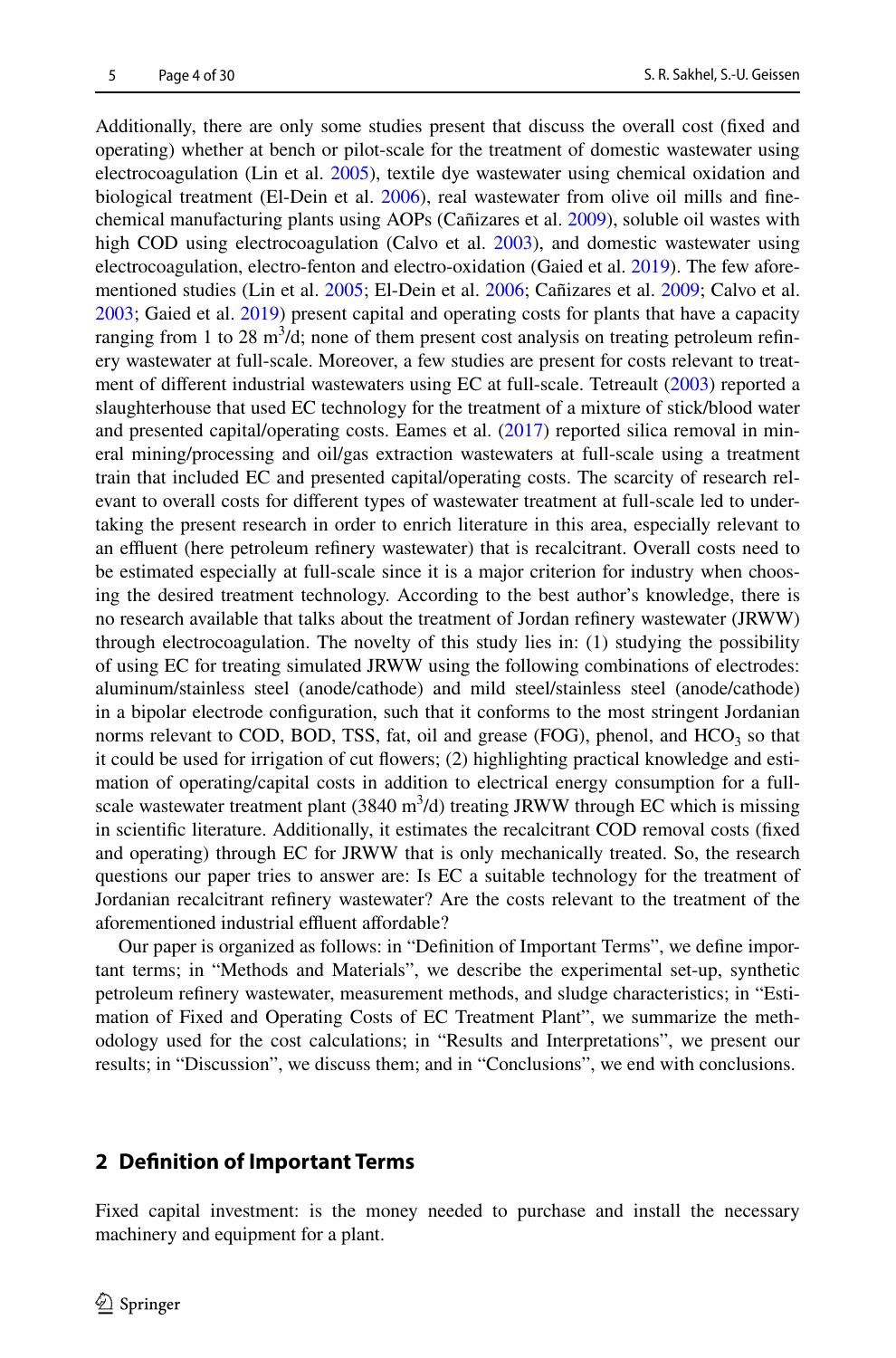Working capital: is the capital set aside by the investor in the beginning to use it afterwards in case of an emergency (e.g., failure or calamity of plant) in order to keep the plant in operation or bring the plant back to operational requirements.

Total capital investment: is the sum of fxed capital investment and working capital.

# **3 Methods and Materials**

#### **3.1 Experimental Set‑up**

The treatment of synthetic JRWW was done in a batch reactor made from 6 mm thick polypropylene sheet material. The EC cell consisted of 8 electrodes that were connected in bipolar confguration. In bipolar confguration trials 4 aluminum/4 stainless steel (SS) plates or 4 mild steel (MS)/4 SS plates were used arranged as Al-Al-Al-Al-SS-SS-SS-SS or MS-MS-MS-MS-SS-SS-SS-SS. The aluminum or the mild steel was connected to the anode while stainless steel was the cathode. A schematic diagram of the EC cell is shown in Fig. [1.](#page-4-0)

The aluminum, stainless steel and mild steel plates have a height, width, and thickness of 181, 103, and 4 mm, respectively. The plates were totally immersed in the synthetic refnery wastewater and the distance between each pair of electrodes was 10 mm in the trials. A reaction batch of 4 L of wastewater was used for all the trials. Wastewater was mixed through recirculation from a bottom valve in the reactor using a pump (see Fig. [1\)](#page-4-0). Before each run, electrodes were washed by dilute HCl acid wash and then fnally rinsed with tap water to remove oxide and passivation layers. The consumption of energy was calculated using the following equation:

Energy consumption 
$$
\left(\frac{\text{kWh}}{\text{m}^3}\right) = \frac{\text{V It}}{\text{Treated Volume}}
$$
 (1)

where V is the cell voltage in volt, I is the current in Amp  $(A)$ , t is the treatment time in hours and the treated volume is in liter. The pollutant removal efficiency from wastewater by the EC reactor was calculated using the equation below

<span id="page-4-1"></span>
$$
\%removal efficiency = \frac{C_o - C_F}{C_o} \times 100
$$
 (2)

where  $C_0$  and  $C_F$  are the initial and final concentrations of pollutant, respectively.



<span id="page-4-0"></span>**Fig. 1** Schematic diagram of the electrocoagulation cell in a bipolar connection mode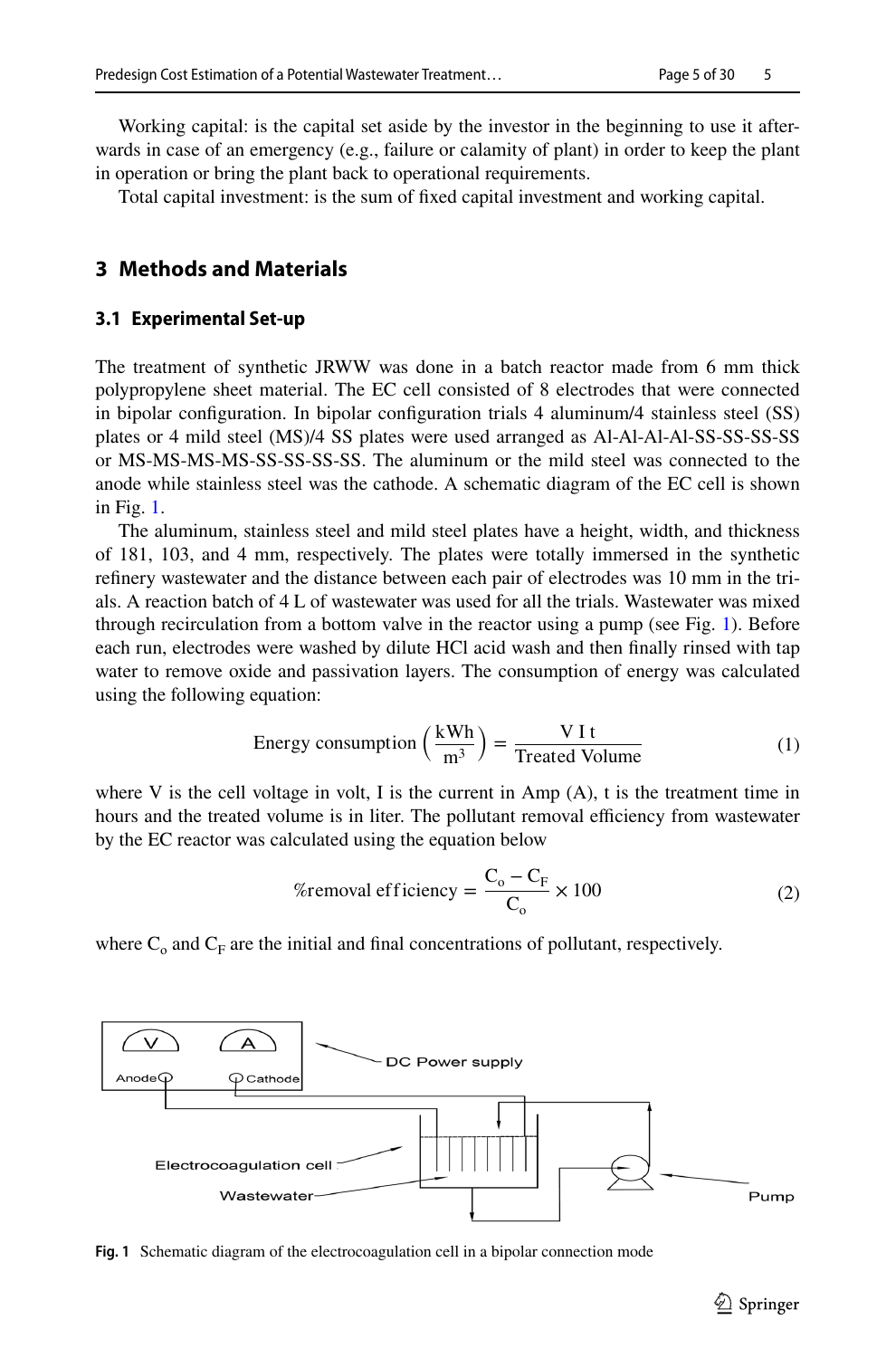#### **3.2 Synthetic Petroleum Refnery Wastewater**

Synthetic petroleum refnery wastewater was prepared according to the concentrations of actual Jordanian refnery wastewater which was used as a reference. The diferent concentrations of real Jordan refnery wastewater that was only mechanically treated is shown in Table [1](#page-5-0) along with the concentrations of the diferent parameters that were achieved during preparation of synthetic wastewater. To synthesize the wastewater, machine oil lubricant was added to form FOG and was entirely emulsifed through blending, Sodium Bicarbonate (NaHCO<sub>3</sub>) was used to form  $HCO_3^-$ , phenol (C<sub>6</sub>H<sub>5</sub>OH) was added, Na<sub>2</sub>SO<sub>4</sub> was used to form total dissolved solids (TDS), sand was used to form total suspended solids (TSS), Potassium Hydrogen Phthalate ( $C_8H_5KO_4$ ) was used to form chemical oxygen demand (COD), cow dung was used to form biological oxygen demand (BOD<sub>5</sub>), and pH was adjusted to the required value using 0.5 N hydrochloric acid. All chemicals used during testing were of analytical grade.

#### **3.3 Measurement Methods**

Phenol was determined by UV-spectrophotometry through analyzing the color resulting from the reaction of 4-aminoantipyrine with phenol in the presence of potassium ferricyanide. The antipyrine dye resulting from the reaction of 4-aminoantipyrine with phenol in the presence of potassium ferricyanide was extracted from water with chloroform and the absorbance was measured at  $460 \text{ nm}$ . HCO<sub>3</sub> was determined by titrating wastewater samples against a standard solution of sulphuric acid of 0.02 N using a phenolphthalein indicator and a mixed indicator (a mixture of methyl red and bromocresol green indicators). The mixed indicator was used to determine the total alkalinity while the phenolphthalein indicator was used to determine the phenolphthalein alkalinity. TDS and TSS were determined by gravimetric methods, FOG were determined by acidifying the synthetic wastewater sample to a pH less than 2 and serially extracting it with trichlorotrifuoroethane (1,1,2 trichloro-1,2,2 trifuoroethane) three times in a separatory funnel. The trichlorotrifuoroethane was distilled from the extract and the residue was desiccated and weighed. COD was determined by the open refux method, the dissolved oxygen (DO) was determined by titrimetric procedure (iodometric test), and consequently, BOD was calculated from

| Parameter                       | Actual Jordan refinery<br>wastewater <sup>a</sup> | Synthetic<br>refinery<br>wastewater <sup>b</sup> |
|---------------------------------|---------------------------------------------------|--------------------------------------------------|
| $HCO3$ , ppm                    | 568                                               | 715.5                                            |
| Phenol, ppm                     | 0.036                                             | 0.03                                             |
| TDS, ppm                        | 5339                                              | 5210                                             |
| Fat, Oil & Grease<br>(FOG), ppm | Less than 8                                       | 8.5                                              |
| TSS, ppm                        | 32                                                | 66                                               |
| COD, ppm                        | 430                                               | 472                                              |
| $BOD5$ , ppm                    | 54                                                | 56                                               |
| pH                              | 8.43                                              | 9.36                                             |

a The Hashemite Kingdom of Jordan Environment Statistics 2014-2015  $(2018)$  $(2018)$ ; <sup>b</sup>This work

<span id="page-5-0"></span>**Table 1** Characteristics of actual and synthetic Jordan refnery wastewater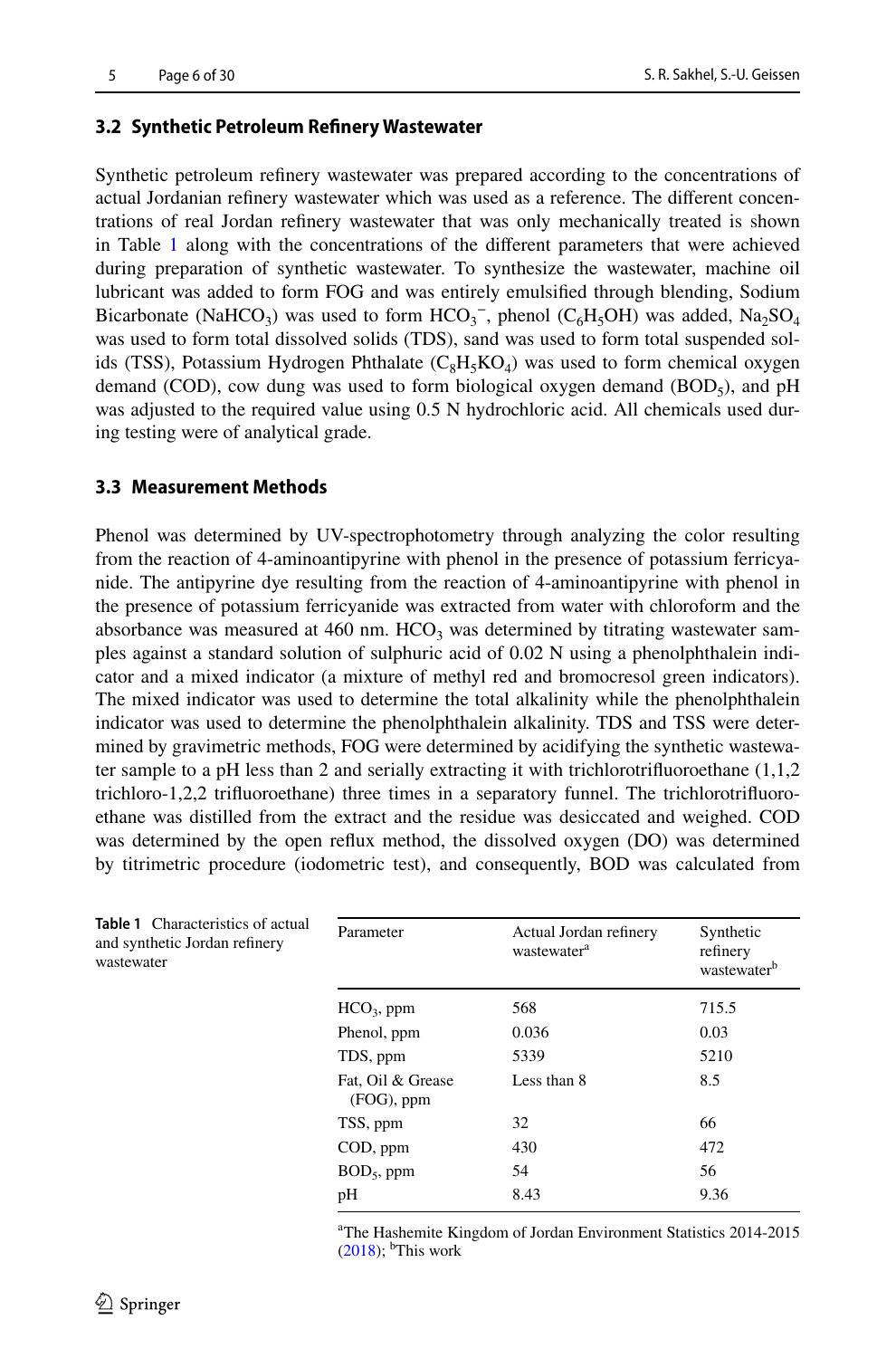determined DOs, while pH was determined using a digital pH meter (Ultratech). Sludge production (metal hydroxide focs and removed pollutants) were determined through total suspended solids measurement (gravimetric method).

# **3.4 Sludge Characteristics**

After the synthetic petroleum refnery wastewater was treated by electrocoagulation, a specifc volume of reacted water was taken, mixed and transferred to a 250 mL graduated cylinder. It was then allowed to settle and the volume of compacted sludge was reported at 0, 10, 20, and 30 min in the presence and absence of a focculating agent. SSV30 and Sludge Volume Index (SVI) have been determined as follows: (1) the sludge was allowed to settle for a period of 30 min and the volume of sludge recorded at this time is the SSV30; (2) the SVI was calculated using the following formula:

$$
SVI\left(\frac{mL}{g}\right) = \frac{SSV30\left(\frac{mL}{L}\right)}{TSS\left(\frac{g}{L}\right)}
$$
(3)

The TSS (Mixed Liquor Suspended Solids; MLSS) of the treated wastewater was determined gravimetrically and used in the SVI calculation.

# **4 Estimation of Fixed and Operating Costs of EC Treatment Plant**

In this section we summarize the method used. Because it involves lengthy details, its full presentation is relegated to the supplementary material. The rudiments are as follows:

- a) Selection of the major items of equipment:
- 1- *Selection of the sludge dewatering machine*: Capital, operation, and maintenance costs have been estimated for the most prominent techniques used in sludge dewatering by using appropriate cost equations taken from Sharma [\(2010](#page-28-11)). The decanter centrifuge was selected for dewatering the sludge generated from EC treatment of JRWW since it had the lowest capital, operation, and maintenance costs among all outstanding techniques considered.
- 2- *Selection of core of the JRWW TP*: EC reactors have been selected for the core of the JRWW Treatment Plant (TP) due to several reasons; some of them are:
- EC is most commonly used in the oil and gas industry to remove emulsifed oil, total petroleum hydrocarbons, suspended solids, and heavy metals (Martin [2014](#page-27-12)). It can process all the aforementioned multiple contaminants in just the chamber of the EC (Genesis Water Technologies [2019](#page-26-15)).
- It has low maintenance costs because the system is not easily damaged due to the absence of moving parts. Moreover, the metal blades within the reactor can be easily cleaned and replaced inexpensively (Genesis Water Technologies [2019](#page-26-15)).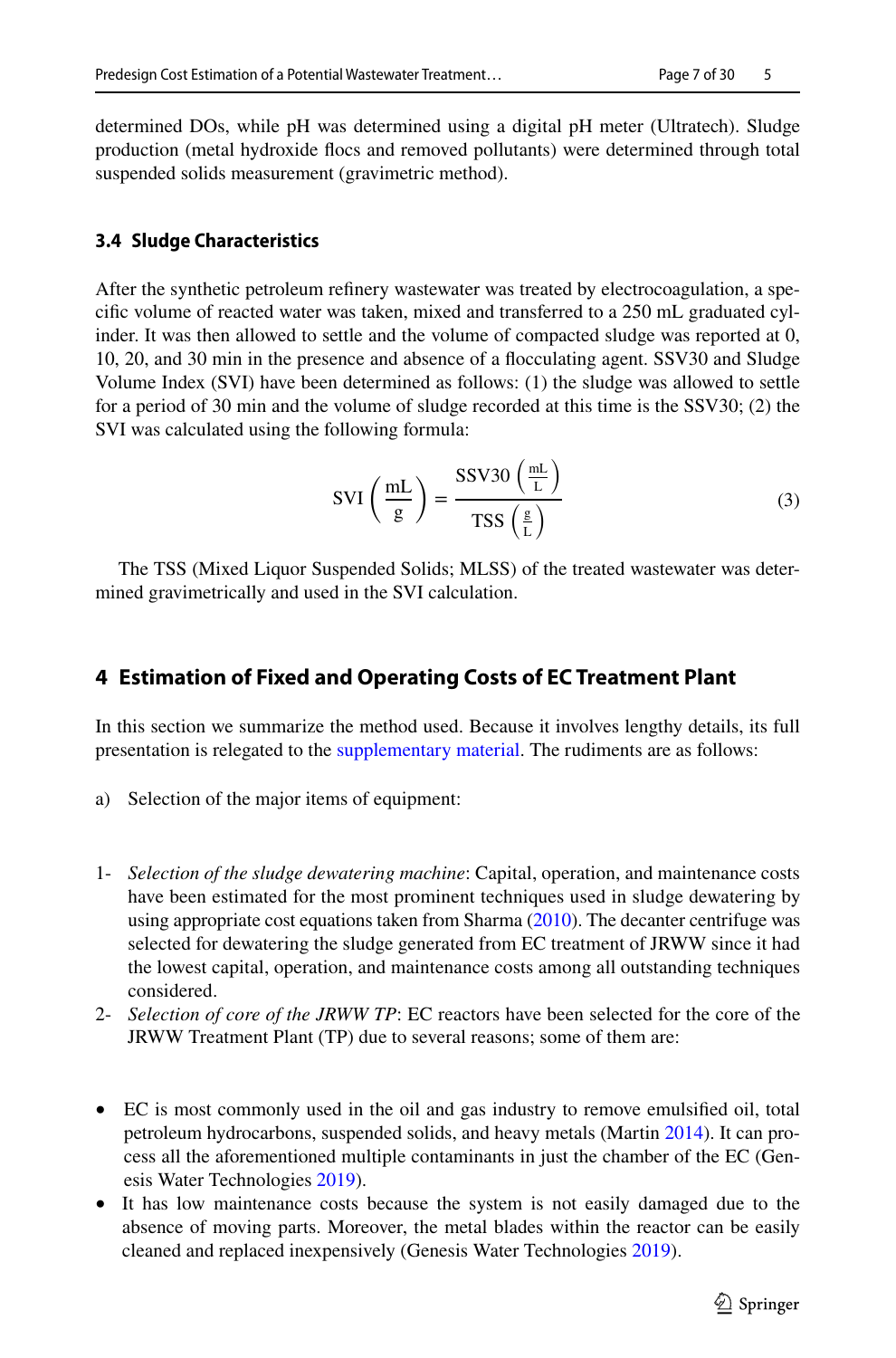3- *Selection of the pumps for the potential wastewater TP*: Two hydraulic mixing pumps were selected, one for the concrete slurry tank and the other for underground sludge tank (UST) to keep the slurry/sludge homogenous inside the tanks. Eight centrifugal slurry pumps (3 are standby) were also selected to pump the slurry throughout the TP. One centrifugal submersible sludge pump to be submerged in UST was also selected.

Table [2](#page-7-0) shows the major items of equipment selected for the EC TP.

b) % dry solids content of sludge resulting from the treatment of JRWW through EC:

The % dry solids content of sludge before dewatering was calculated using the following equation (Von Sperling and Gonçalves [2007\)](#page-29-5):

Sludge flow 
$$
\left(\frac{m^3}{\text{day}}\right) = \frac{\text{dry solids load } \left(\frac{\text{kg}}{\text{day}}\right)}{\left(\frac{\text{dry solids}\%}{100}\right) \left(\text{Sludge density } \left(\frac{\text{kg}}{\text{m}^3}\right)\right)}
$$
\n(4)

The volumetric sludge generation rate (sludge fow) has been determined based on sludge settling tests while the sludge/slurry density and the dry solids load (sludge production) have been determined experimentally to be 956 kg/m<sup>3</sup> and 2.9 kg dry solids/m<sup>3</sup> based on gravimetric methods.

iii) Hydraulic mixing pump capacity and mixing power:

The mixing pump capacity in the concrete slurry tank and UST as well as the mixing power in the aforementioned tanks was calculated according to Eqs. [\(5\)](#page-7-1) and ([6](#page-8-0)), respectively (US EPA [1985\)](#page-29-6):

<span id="page-7-1"></span>Mixing pump capacity (m<sup>3</sup> per min) = 
$$
\frac{\text{(MP) (6.1183)}}{\text{(EF) (TDH) (956)}}
$$
 (5)

where MP is the mixing power  $(W)$ ; EF is the efficiency of mixing pump with default value=0.7 (US EPA [1985](#page-29-6)) (dimensionless); TDH is the total dynamic head of the pump

<span id="page-7-0"></span>

| Table 2 Major items of<br>equipment selected for the | Number         | Major equipment name                                         |
|------------------------------------------------------|----------------|--------------------------------------------------------------|
| electrocoagulation treatment                         |                | 3 EC reactors                                                |
| plant                                                | $\overline{c}$ | $3(53.3 \text{ m}^3/\text{h})$ feeding pumps to EC reactors  |
|                                                      | 3              | 3 Tanks (each tank adjacent to an EC reactor)                |
|                                                      | 4              | $3(53.3 \text{ m}^3/\text{h})$ slurry pumps (plus 3 standby) |
|                                                      | 5              | 1 Concrete slurry tank                                       |
|                                                      | 6              | 1 Hydraulic mixing pump for concrete slurry<br>tank          |
|                                                      | 7              | $2(80 \text{ m}^3/\text{h})$ slurry pumps                    |
|                                                      | 8              | 2 Lamella clarifiers                                         |
|                                                      | 9              | 1 UST                                                        |
|                                                      | 10             | 1 Hydraulic mixing pump for UST                              |
|                                                      | 11             | 1 Submersible sludge pump $(26.24 \text{ m}^3/\text{h})$     |
|                                                      | 12             | 1 Polymer station                                            |
|                                                      | 13             | 1 Decanter centrifuge                                        |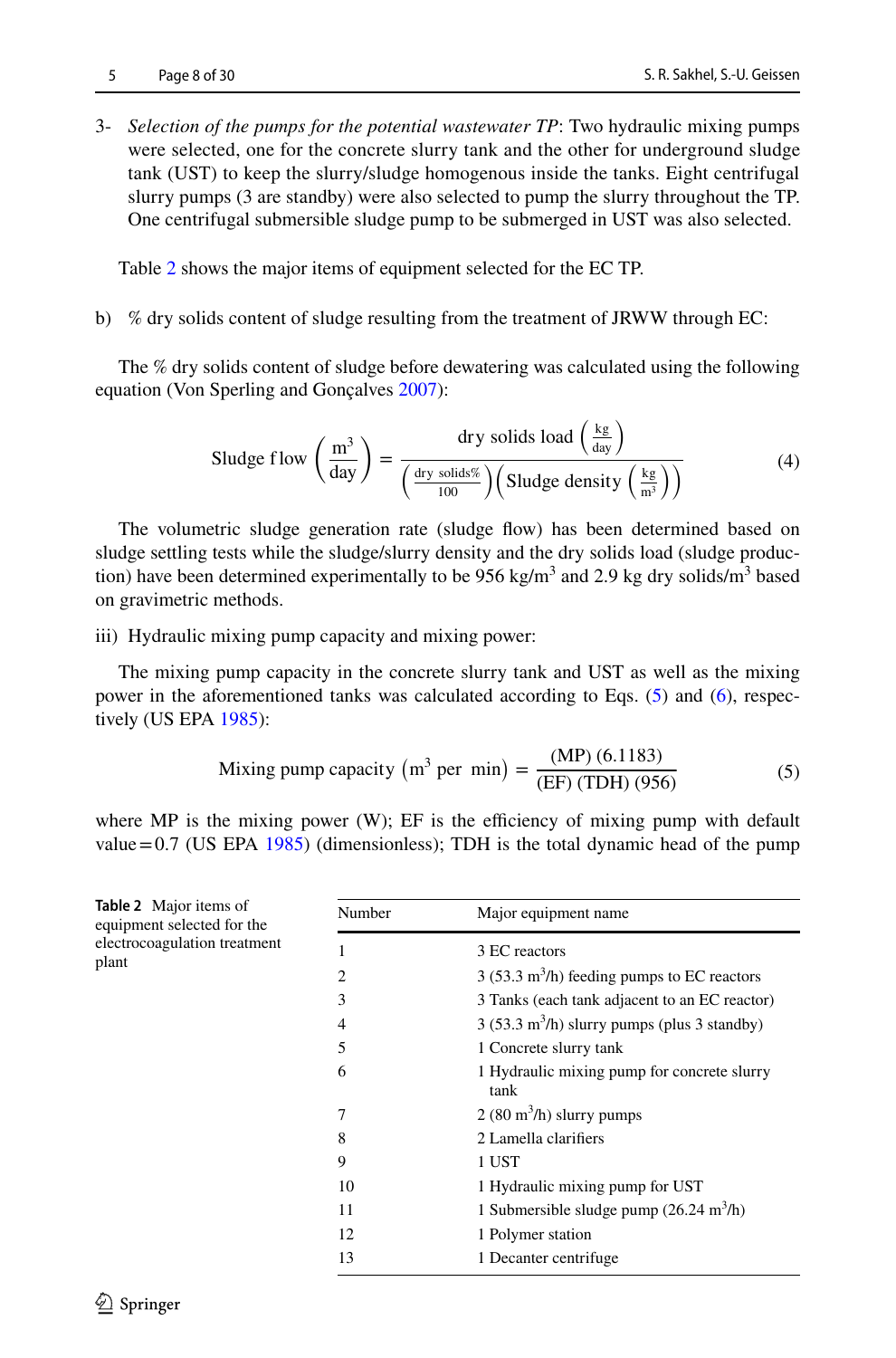with default value = 7.62 m (US EPA [1985](#page-29-6)) (m); 956 is the density of sludge (kg/m<sup>3</sup>); and 6.1183 is the conversion factor to convert Watts to kg-m/min.

MP is given by

$$
MP (Watt) = ME \times Sludge Volume \times 1.175
$$
 (6)

where

ME is the mixing energy ( $W/m<sup>3</sup>$ ); and sludge volume is its volume (m<sup>3</sup>).

iv) Decanter centrifuge cake volumetric flow rate estimation:

The estimation of this quantity from decanter centrifuge was based on Eqs. ([7](#page-8-1)), [\(8\)](#page-8-2) and ([9](#page-8-3)) (Records and Sutherland [2001](#page-28-12); Celenza [2000](#page-25-9)):

Mass flow rate of solids to decanter  $=$  Mass flow rate of cake solids  $+$  Mass flow rate of centrate solids

<span id="page-8-3"></span><span id="page-8-2"></span><span id="page-8-1"></span><span id="page-8-0"></span>(7)

$$
Q_f \times x_f \times \rho_f + Q_p \times x_p \times \rho_p = Q_{ca} \times x_{ca} \times \rho_{ca} + Q_c \times x_c \times \rho_c
$$
 (8)

Recovery of solids = ((kg solids fed − kg solids in centrate)∕kg solids fed) (9)

where  $Q_f$  is the volumetric flow rate of sludge to decanter  $(m^3/d)$ ;  $x_f$  is the solids fraction in sludge in influent to decanter (dimensionless);  $\rho_f$  is the density of sludge (kg/m<sup>3</sup>);  $Q_p$  is the volumetric flow rate of flocculant  $(m^3/d)$ ;  $x_p$  is the solids fraction in flocculant in influent to decanter (dimensionless);  $\rho_p$  is the density of flocculant (kg/m<sup>3</sup>); Q<sub>ca</sub> is the volumetric flow rate of cake  $(m^3/d)$ ;  $x_{ca}$  is the solids fraction in cake (dimensionless);  $\rho_{ca}$  is the density of cake (kg/m<sup>3</sup>); Q<sub>c</sub> is the volumetric flow rate of centrate (m<sup>3</sup>/d); x<sub>c</sub> is the solids fraction in centrate (dimensionless), and  $\rho_c$  is the density of centrate (kg/m<sup>3</sup>). Recovery of solids is the % of feed solids captured in the cake.

e) Pressure drop (frictional losses) for fow of slurry/sludge in pipes and minor head losses:

These have been estimated using respectively Eqs.  $(10)$  $(10)$  and  $(11)$  $(11)$  (McFarland [2000\)](#page-27-13):

<span id="page-8-5"></span><span id="page-8-4"></span>
$$
\Delta P = \frac{2 f \rho L V^2}{D} \tag{10}
$$

$$
\text{Minor head loss} = \mathbf{K} \left( \frac{\mathbf{V}^2}{2g} \right) \tag{11}
$$

where  $\Delta P$  is the pressure drop in the pipe (N/m<sup>2</sup>); minor head loss (m); f the friction fac-tor found from Fig. 5.3 in McFarland [\(2000](#page-27-13));  $ρ$  the fluid density (kg/m<sup>3</sup>); L the pipe length  $(m)$ ; V the mean velocity of flow  $(m/s)$ ; D the pipe diameter  $(m)$ ; g is the gravitational acceleration  $(m/s<sup>2</sup>)$ ; and K is the head loss coefficient (dimensionless).

f) Net positive suction head (NPSH):

The net positive suction head available (NPSHa) has been calculated using Eq. [\(12](#page-9-0)):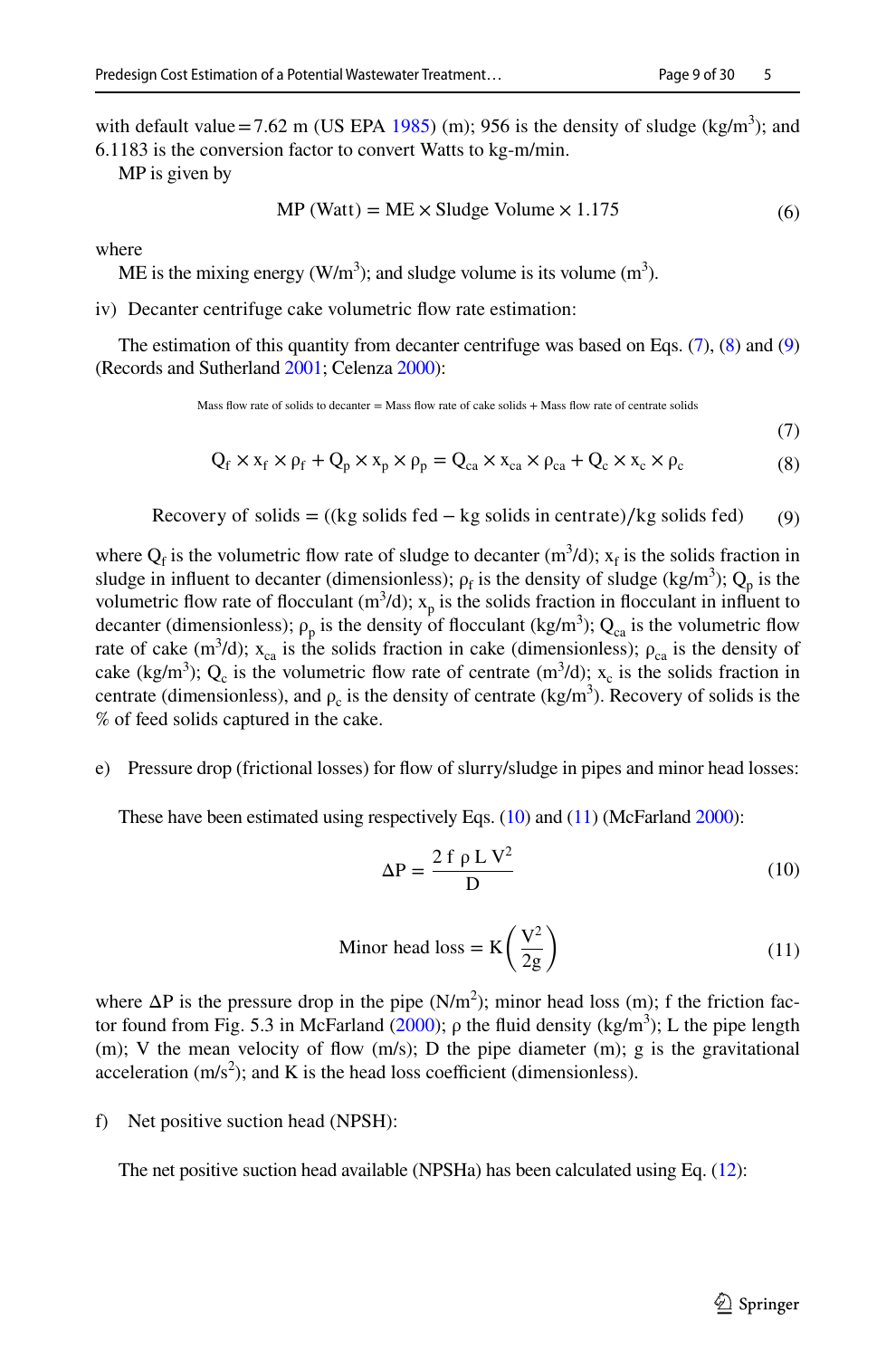<span id="page-9-0"></span>
$$
NPSHa = Z + \frac{P_a}{\rho g} - \frac{P_{vp}}{\rho g} - h_f
$$
 (12)

where NPSHa (m); Z the difference between the pump impeller eye level and the suction water level (m);  $P_a$  the absolute atmospheric pressure (N/m<sup>2</sup>);  $P_{vp}$  the absolute vapor pressure of the fluid at pumping temperature  $(N/m^2)$ ;  $\rho$  the density of fluid  $(kg/m^3)$ ; g the acceleration of gravity (m/s<sup>2</sup>); and  $h_f$  is the head lost in the suction pipework (m).

In theory, the absolute pressure at the suction port of the pump (NPSHa) should be larger or equal to the minimum pressure required at the suction port to keep the pump from cavitating (NPSHr). However, in practice there should be an additional head added to NPSHr which acts as a bufer against uncertainties of pumping. Thus, to avoid pump cavitation the following should apply:

$$
NPSHa \ge NPSHr + additional head \tag{13}
$$

where

NPSHa, NPSHr, and the additional head are all (m).

#### g) Total cost (fxed and operational) estimation:

Predesign cost estimation for a potential wastewater TP for Jordan refnery mechanically treated effluent through EC has been performed based on finding the fixed (capital) costs through a study (factored) estimate. The latter requires the knowledge of major items of equipment and the probable accuracy of this estimate is up to  $\pm 30\%$  (Peters and Timmerhaus [1991](#page-28-13)). The estimated operating costs are the second important part for determining the total costs for treating the wastewater. The total capital investment (fixed capital  $+$  working capital) is estimated based on the knowledge of the costs of major items of delivered equipment for a potential EC TP. After knowing the total price of major delivered equipment, the ratio factors for estimating the capital-investment items for a fuid processing plant are then used to fnd the total capital investment (Peters and Timmerhaus [1991](#page-28-13)).

h) Power costs:

The calculation of these costs is mentioned here for three pieces of equipment only.

1- *Power costs for running the pumps*: The power costs for running the pumps have been calculated using Eqs. ([14](#page-9-1)) and ([15\)](#page-9-2) (Giorgi [2009;](#page-26-16) Neutrium [2012](#page-28-14)):

$$
\text{Motor power (kW)} = \frac{Q \rho g h}{(3.6 \times 10^6 \times \text{Motor efficiency} \times \text{Pump efficiency})}
$$
(14)

<span id="page-9-2"></span><span id="page-9-1"></span>The cost in 
$$
\frac{USS}{yr}
$$
 for running the pumps = Motor power × operating hours per year × 0.154  $\frac{USS}{kWh} \times 1.175$  (15)

where Q is the flow rate  $(m^3/h)$ ;  $\rho$  the density of fluid (kg/m<sup>3</sup>); g the gravitational acceleration constant (9.81 m/s<sup>2</sup>); and h is the head of the pump (m). Further, Motor efficiency  $\times$ Pump efficiency = wire to water efficiency (dimensionless) (Theobald  $2014$ ).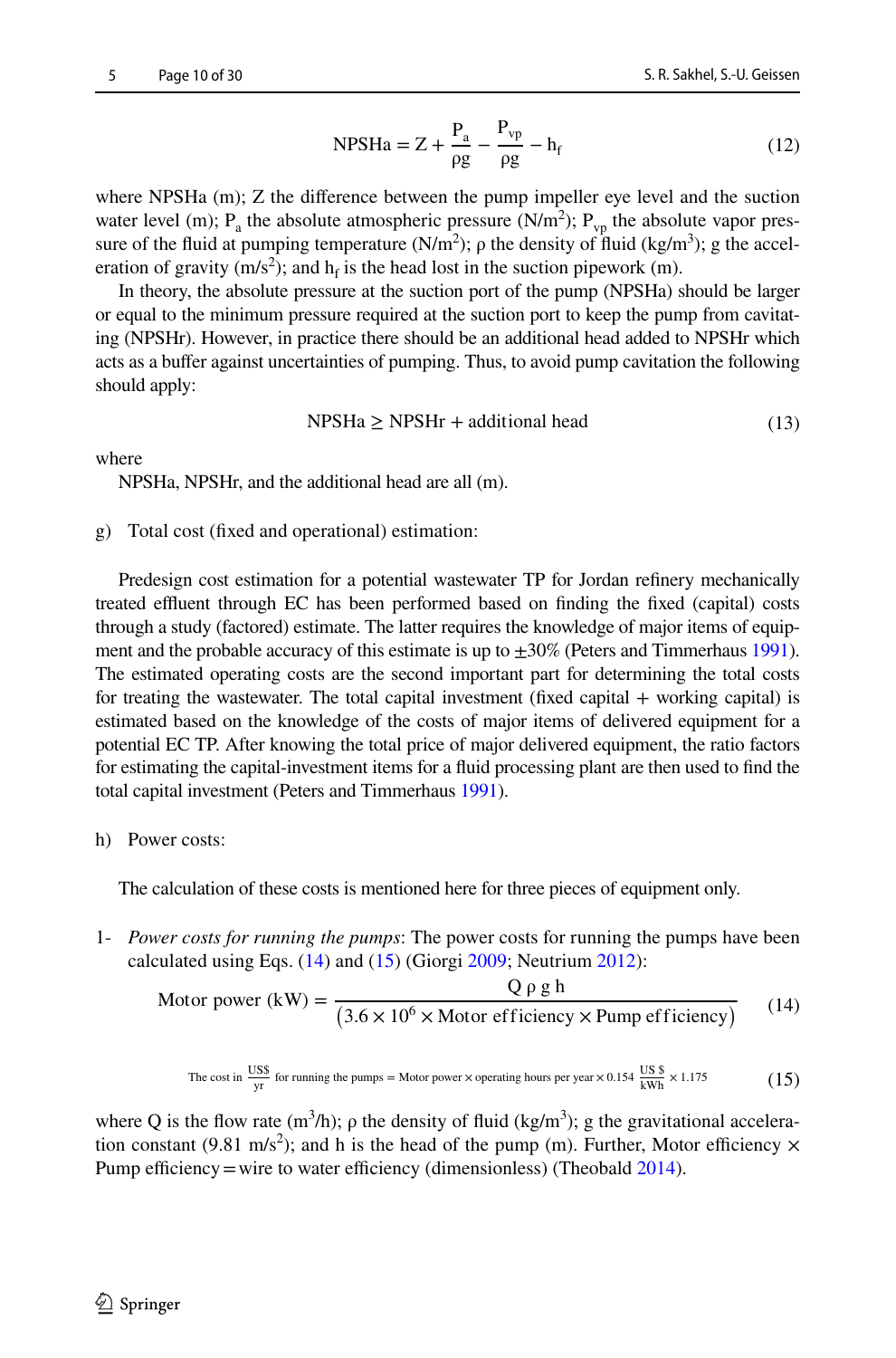2- *Power costs for running the decanter centrifuge*:

For calculating the power costs we used Eq.  $(16)$ :

Annual costs for running decanter centrifuge 
$$
\left(\frac{US \text{ s}}{\text{yr}}\right)
$$
 = decanter centrifuge motor power × operating hours per year × 0.154  $\frac{US \text{ s}}{\text{kWh}} \times 1.175$  (16)

where the decanter centrifuge motor power is in kW, and operating hours per year are in hours per year.

3- Power costs required for running the EC reactors was estimated by frst calculating the energy consumption in  $kWh/m<sup>3</sup>$  using Eq. [\(1](#page-4-1)) and then power costs were determined as follows:

<span id="page-10-0"></span>Annual costs for running the 3 EC reactions 
$$
\left(\frac{US \text{ s}}{yr}\right)
$$
  
= energy consumption  $\left(\frac{kWh}{m^3}\right) \times \text{total wastewater flow rate } \left(\frac{m^3}{yr}\right)$  (17)  
 $\times 0.154 \frac{US \text{ s}}{kWh} \times 1.175$ 

## **5 Results and Interpretations**

#### **5.1 Experimental Results**

#### **5.1.1 Changing Electrode Material**

In EC experiments, one of the important factors that determine the efficiency of the process is the type and combinations of electrodes. The type of materials that are used most often for EC experiments are Aluminum (Al) and iron (Stainless Steel (SS)) which are quite inexpensive (Gousmi et al. [2016\)](#page-27-14). In this work, two types of electrode combinations have been used (Anode/Cathode): Al/SS, Mild Steel/SS. The best (optimum) results for removing the synthetic wastewater constituents are shown in Tables [3](#page-11-0) and [4.](#page-12-0)

The results in Tables [3](#page-11-0) and [4](#page-12-0) have been developed using bipolar electrode confguration. Looking at Tables [3](#page-11-0) and [4,](#page-12-0) it can be seen that neither of the two electrode combinations at the optimum results was successful in treating the refnery wastewater so that it would satisfy the most stringent Jordanian norms. It can be seen that using Al and SS electrodes was successful in producing treated water that could be used for irrigation of cooked vegetables, parks, and playgrounds but not for cut fowers. The experiments using mild steel and SS electrodes did not produce treated water that could be used for irrigating cooked vegetables, parks and playgrounds or cut fowers. For this reason, we are concentrating in the following sections only on the results relevant to using Al/SS electrodes that are also used in our cost calculations.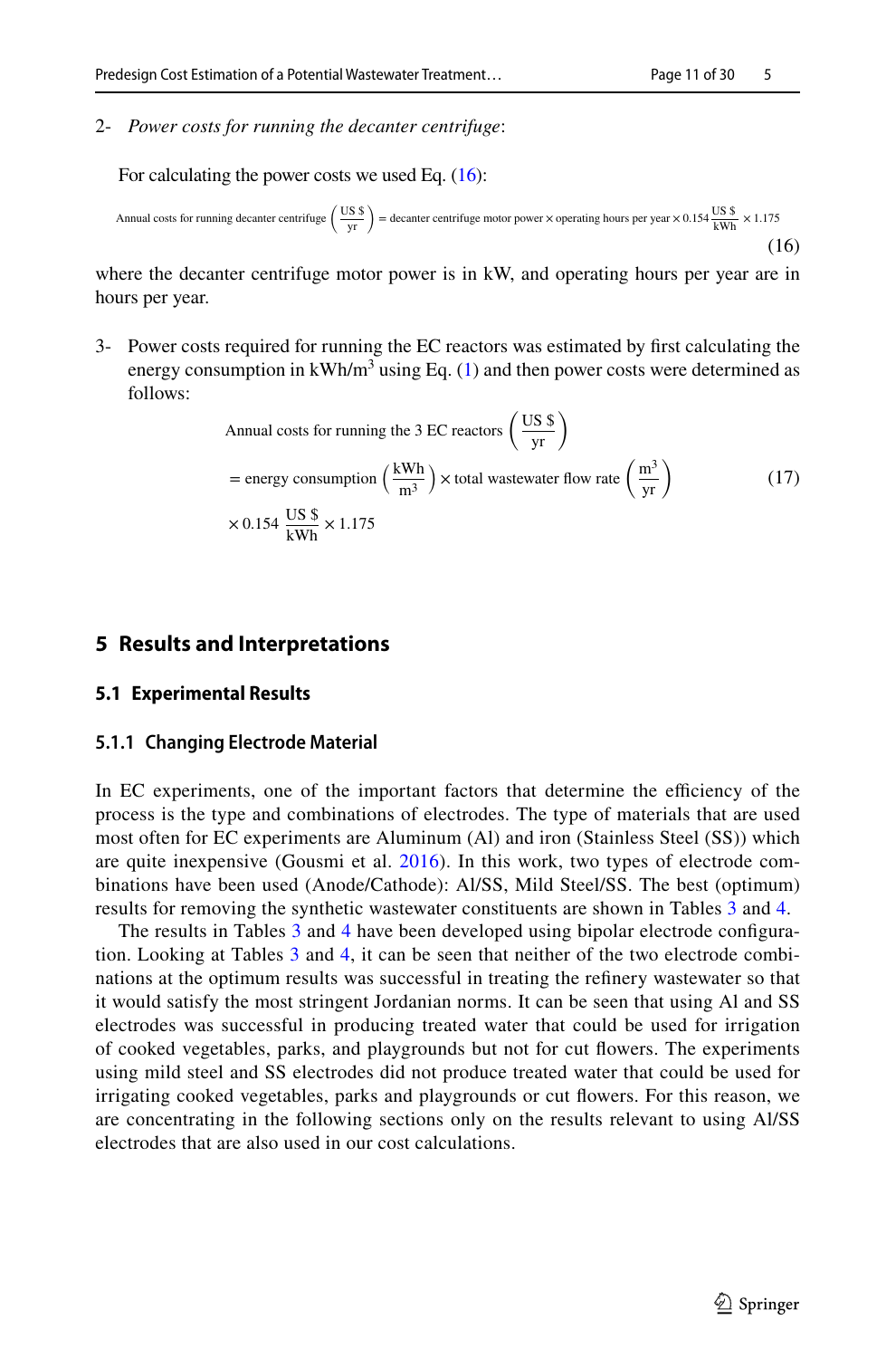| distance of 10 mm, and 5 min reaction time |                                |                               |                            |                                                                                                                                                                         |                                                                                                                                                                                                         |
|--------------------------------------------|--------------------------------|-------------------------------|----------------------------|-------------------------------------------------------------------------------------------------------------------------------------------------------------------------|---------------------------------------------------------------------------------------------------------------------------------------------------------------------------------------------------------|
| Parameter                                  | wastewater<br>synthetic<br>Raw | wastewa-<br>ter               |                            | using the treated water for irrigation of cooked<br>Treated % removal of pollutant Target value according to Jordanian norms for<br>vegetables, parks, playgrounds      | Jordanian norms for using the treated water for cut<br>Target value according to the most stringent<br>flowers irrigation                                                                               |
| HCO <sub>3</sub> (ppm)                     | 715.5                          | 36.81                         | 94.9                       | $^{400}$                                                                                                                                                                |                                                                                                                                                                                                         |
| Phenol (ppm)                               | 0.03                           | $\sum_{a}^{a}$                | At least 96.7              | Less than 0.002                                                                                                                                                         | Less than 0.002                                                                                                                                                                                         |
| TDS (ppm)                                  | 5210                           |                               |                            |                                                                                                                                                                         |                                                                                                                                                                                                         |
| Fat, oil, and                              | 8.5                            | $\mathbf{\hat{B}}^{\text{b}}$ | At least 98.8              | $\infty$                                                                                                                                                                | N                                                                                                                                                                                                       |
| grease (FOG)<br>(ppm)                      |                                |                               |                            |                                                                                                                                                                         |                                                                                                                                                                                                         |
| TSS (ppm)                                  | 8                              | $\frac{48}{5}$                | 27.3                       | $50\,$                                                                                                                                                                  |                                                                                                                                                                                                         |
| COD (ppm)                                  | 472                            | 73.4                          | 84.4                       | $\overline{00}$                                                                                                                                                         |                                                                                                                                                                                                         |
| $BOD5$ (ppm)                               | 56                             | 10.01                         | $\overline{\mathbb{S}}$ -1 | 30                                                                                                                                                                      | 15                                                                                                                                                                                                      |
|                                            | 9.36                           | 8.66                          |                            | 6 to 9                                                                                                                                                                  | $6 \text{ to } 9$                                                                                                                                                                                       |
|                                            |                                |                               |                            | lowest value of detection for FOG using the analysis method in this paper is 0.1 ppm. Therefore, the concentration of FOG is less than 2 or 8 ppm FOG (Jordanian norms) | <sup>3</sup> The lowest value of detection for phenol using the analysis method in this paper is 1 µg/L. Therefore, the concentration of phenol is less than 2 µg/L (Jordanian norms). <sup>b</sup> The |

<span id="page-11-0"></span>Table 3 Best results of treatment of synthetic refinery wastewater using aluminum and stainless steel electrodes at a current of 10 Amp, voltage of 28 to 31, inter-electrode **Table 3** Best results of treatment of synthetic refnery wastewater using aluminum and stainless steel electrodes at a current of 10 Amp, voltage of 28 to 31, inter-electrode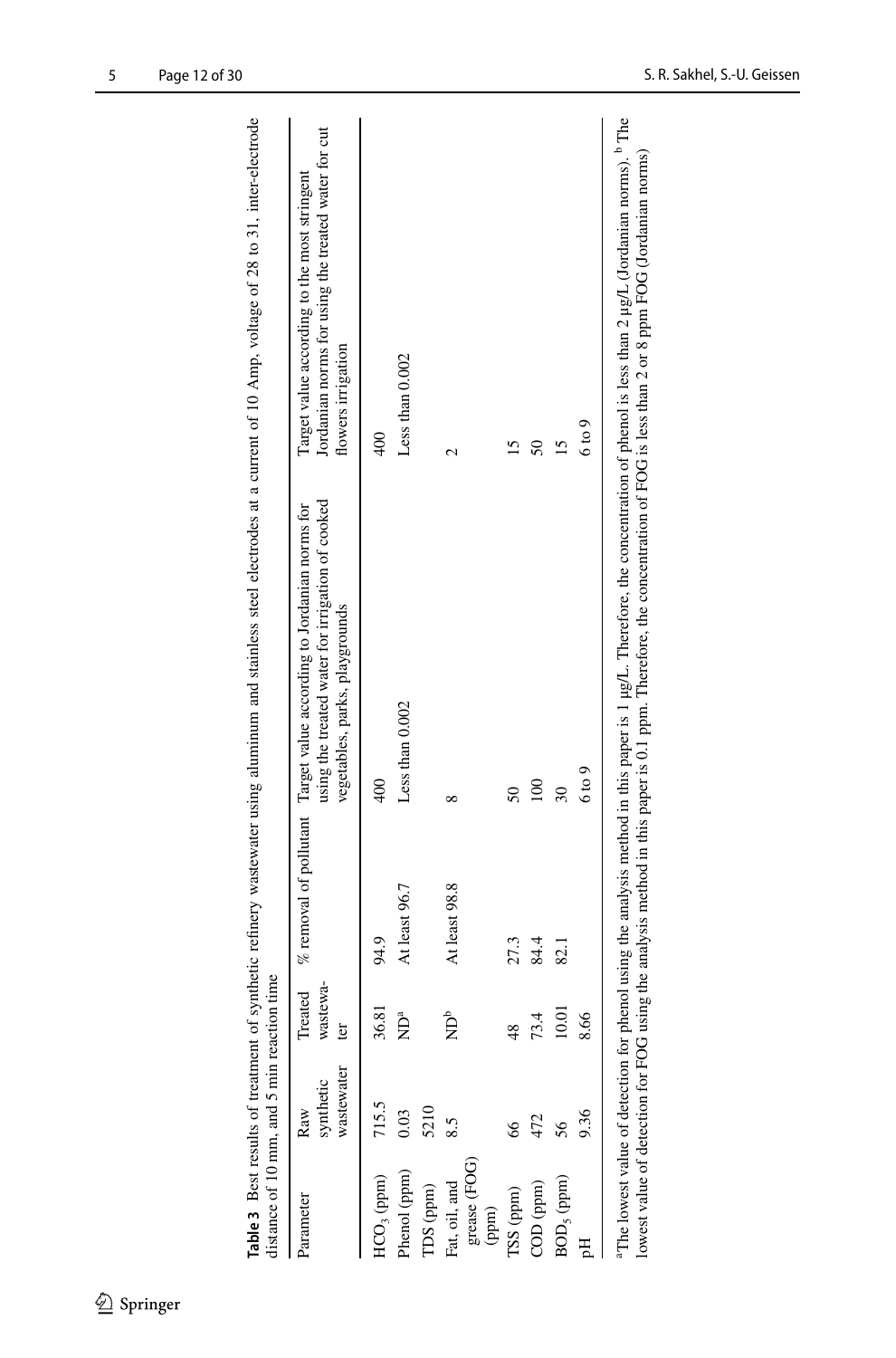<span id="page-12-0"></span>

| distance of 10 mm, and 10 min reaction time |                             |                                 |      | Table 4 Best results of treatment of synthetic refinery wastewater using mild steel and stainless steel electrodes at a current of 10 Amp, voltage of 27 to 35, inter-electrode |                                                                                                                           |
|---------------------------------------------|-----------------------------|---------------------------------|------|---------------------------------------------------------------------------------------------------------------------------------------------------------------------------------|---------------------------------------------------------------------------------------------------------------------------|
| Parameter                                   | Raw synthetic<br>wastewater | wastewater pollutant<br>Treated |      | the treated water for irrigation of cooked vegetables,<br>$%$ removal of Target value according to Jordanian norms for using<br>parks, playgrounds                              | Jordanian norms for using the treated water for cut<br>Target value according to the most stringent<br>flowers irrigation |
| HCO <sub>3</sub> (ppm)                      | 715.5                       | 411                             | 42.6 | $\frac{40}{3}$                                                                                                                                                                  | $\frac{400}{5}$                                                                                                           |
| Phenol (ppm)                                | 0.03                        | 0.01                            | 66.7 | Less than 0.002                                                                                                                                                                 | Less than $0.002$                                                                                                         |
| $IDS$ (ppm)                                 | 5210                        |                                 |      |                                                                                                                                                                                 |                                                                                                                           |
| grease (FOG)<br>Fat, oil, and<br>(ppm)      | 8.5                         | 0.10                            | 98.8 | ∞                                                                                                                                                                               | N                                                                                                                         |
| TSS (ppm)                                   | 8                           | $\overline{61}$                 | 90.8 | $50\,$                                                                                                                                                                          |                                                                                                                           |
| $\text{COD (ppm)}$                          | 472                         | 23.6                            | 95.0 | $\approx$                                                                                                                                                                       | $\overline{50}$                                                                                                           |
| $BOD5$ (ppm)                                | 56                          | 8.4                             | 85.0 | $\overline{30}$                                                                                                                                                                 | 15                                                                                                                        |
| 덩                                           | 9.36                        | 8.86                            |      | $6 \text{ to } 9$                                                                                                                                                               | $6 \text{ to } 9$                                                                                                         |
|                                             |                             |                                 |      |                                                                                                                                                                                 |                                                                                                                           |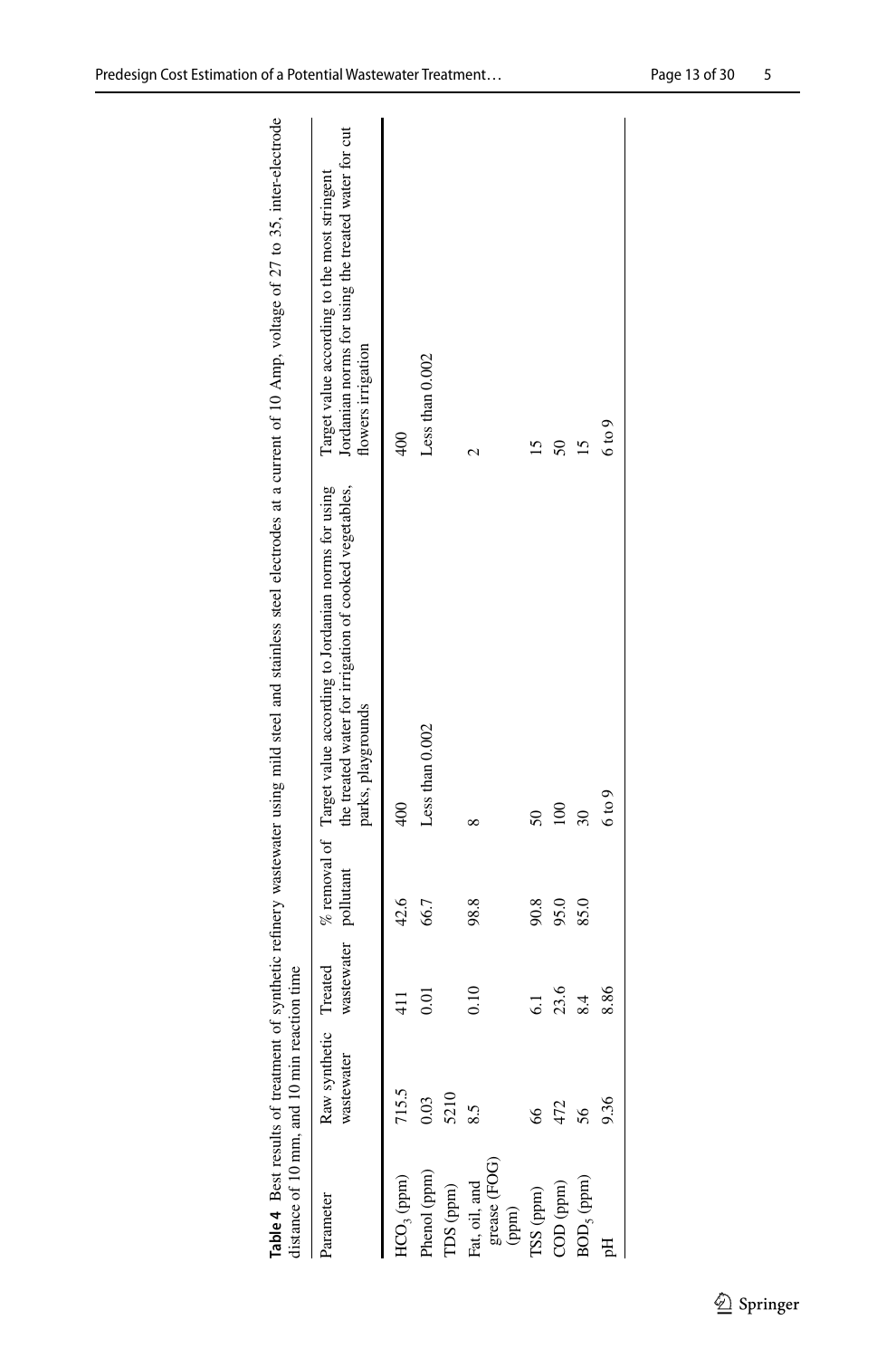<span id="page-13-0"></span>

| <b>Table 5</b> Settling tests of the<br>electrocoagulated water using<br>aluminum/stainless steel<br>electrodes in the absence of | Time (min) | Settled sludge<br>volume<br>(mL/L) |
|-----------------------------------------------------------------------------------------------------------------------------------|------------|------------------------------------|
| ANAFLOC                                                                                                                           | 0          | 1000                               |
|                                                                                                                                   | 10         | 148                                |
|                                                                                                                                   | 20         | 128                                |
|                                                                                                                                   | 30         | 120                                |

<span id="page-13-1"></span>

| <b>Table 6</b> Settling tests of the<br>electrocoagulated water using<br>aluminum/stainless steel<br>electrodes in the presence of | Time (min) | Settled sludge<br>volume<br>mL/L |
|------------------------------------------------------------------------------------------------------------------------------------|------------|----------------------------------|
| ANAFLOC                                                                                                                            | 0          | 1000                             |
|                                                                                                                                    | 10         | 168                              |
|                                                                                                                                    | 20         | 160                              |
|                                                                                                                                    | 30         | 152                              |

<span id="page-13-2"></span>**Table 7** Annual power costs for Jordan refnery wastewater electrocoagulation treatment plant major equipment for the year 2022

| Type of equipment                   | Power costs (US \$/yr) | Energy con-<br>sumption | Unit               | Proportion<br>of costs<br>$(\%)$ |
|-------------------------------------|------------------------|-------------------------|--------------------|----------------------------------|
| Three EC reactors                   | 1,560,109              | 6.146                   | kWh/m <sup>3</sup> | 94.71                            |
| Pumps                               | 29,651                 | 0.752                   |                    | 1.80                             |
| Two hydraulic mixing pumps          | 6468                   | 193.51                  | $kWh/(m^3.yr)$     | 0.39                             |
| Two Lamella clarifiers flash mixers | 592                    | 96.75                   |                    | 0.036                            |
| Polymer station                     | 3173                   | 2.94                    | $kWh/m^3$          | 0.19                             |
| Decanter centrifuge                 | 47,303                 | 1.34                    |                    | 2.87                             |
| Total                               | 1,647,296              |                         |                    |                                  |

#### **5.1.2 Sludge Settling Tests and Production**

The settling tests of the electrocoagulated water (using Al/SS electrodes, a current of 10 Amp, 28 to 31 Volt, and 5 min reaction time) have been performed in the presence and absence of the focculating agent, the 6691 series of dry PAM cationic ANAFLOC flocculant. Tables [5](#page-13-0) and [6](#page-13-1) show the settled sludge volume in mL/L at a time interval from zero to 30 min in the absence and presence of the focculating agent, respectively.

The sludge production relevant to the results in Table [3](#page-11-0) has been found experimentally using gravimetric methods and was calculated to be 2.9 kg dry solids per  $m<sup>3</sup>$  of treated wastewater.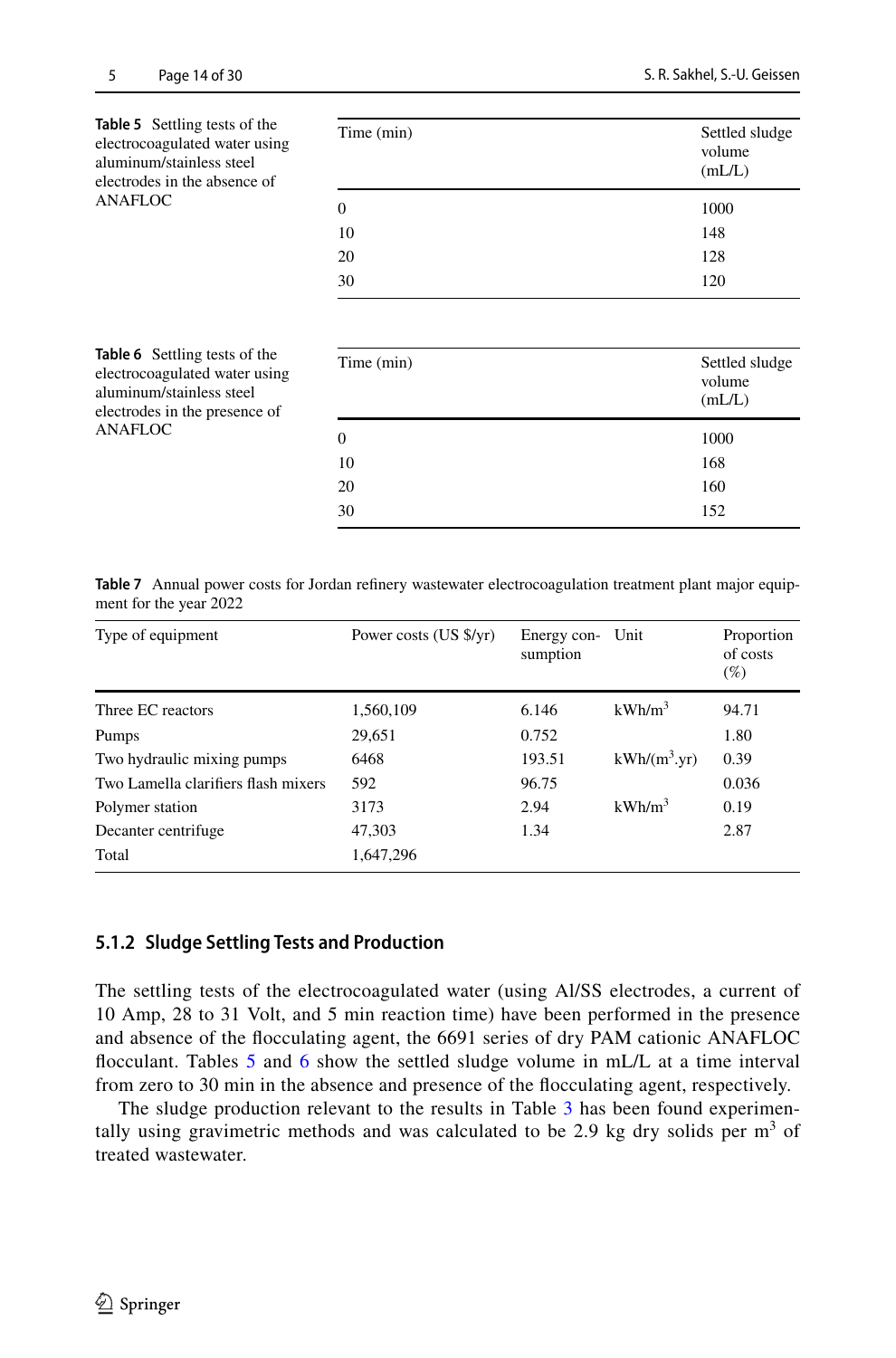#### **5.1.3 Percentage Dry Solids Content of Sludge after Dewatering**

The sludge that resulted from the experiment relevant to Table [3](#page-11-0) has been pressed using a lab screw and the % dry solids content of the sludge after pressing has been determined gravimetrically to be 25%. A lab screw press has been used in our experiments because this screw press and decanter centrifuge have nearly the same cake % dry solids content after sludge dewatering (Sprick [2017](#page-28-15)).

#### **5.2 Power Costs of EC Treatment Plant**

Table [7](#page-13-2) shows power costs for the diferent major equipment in the EC TP in addition to energy consumption in  $kWh/m^3$  or  $kWh/(m^3 \text{yr})$  and proportion of costs in %. For JRWW, it turns out to be 1,647,296 US \$ per year. EC reactors display the highest annual values followed by the decanter centrifuge and 94.7% of the total of the major equipment used to treat JRWW are for the EC reactors. The EC used in the experiments and at optimum conditions has a power requirement of 15.4 kWh/kg non-biodegradable COD<sub>removed</sub>. As an illustration, conventional activated sludge systems can have a power requirement that can range from 0.85 to 3.33 kWh/kg  $\text{COD}_{\text{removed}}$  (Soares et al. [2017\)](#page-28-16). Figure [2](#page-14-0) shows a schematic of the EC TP. First of all in this schematic the mechanically treated JRWW is pumped from large ponds towards EC reactors where the JRWW non-biodegradable COD is 84.4% removed. Later on, the discharge of treated JRWW from EC reactors is by gravity towards adjacent tanks where the fuid in the latter tanks is pumped to a concrete slurry storage tank. Afterwards, the fuid in the concrete tank is pumped to lamella clarifers where the coagulated pollutants are separated from the water with the help of cationic focculant pumped from the polymer station to lamella clarifers. Sludge is discharged by gravity from the two lamella clarifers to UST from which the sludge is further pumped by a submersible pump to a decanter centrifuge. In the latter, the sludge is dewatered by the action of the centrifugal force forming two streams; one is the centrate with little solids content and the other is the cake (dewatered sludge) with high solids content.



<span id="page-14-0"></span>**Fig. 2** Electrocoagulation treatment plant schematic. Abbreviations are as follows: ECR stands for electrocoagulation reactor, AT stands for adjacent tank, SST stands for slurry storage tank, PS stands for polymer station, LC stands for lamella clarifer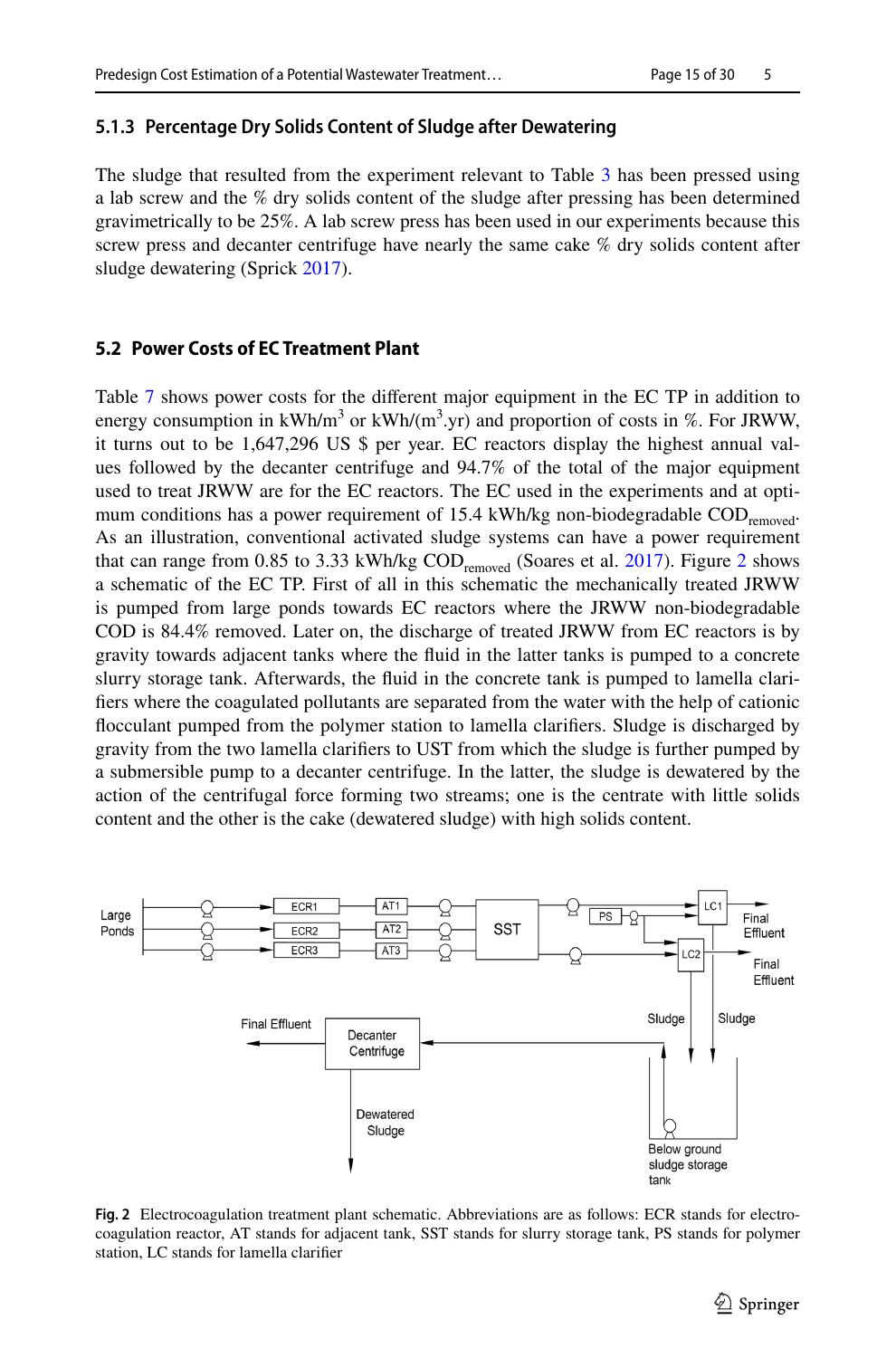<span id="page-15-0"></span>

| <b>Table 8</b> Annual costs of the<br>raw materials required for the<br>Jordan refinery wastewater | Raw material                          | $Cost (US \frac{f}{f}/yr)$ | Consumption<br>$(g/m^3)^a$ |
|----------------------------------------------------------------------------------------------------|---------------------------------------|----------------------------|----------------------------|
| electrocoagulation plant for the<br>year $2022$                                                    | <b>ANAFLOC</b> flocculant<br>Aluminum | 8732<br>56,544             | 8.6                        |
|                                                                                                    | <b>Stainless Steel</b>                | 7075                       | 6.4                        |
|                                                                                                    | Total                                 | 72,351                     |                            |

a Determined experimentally

### **5.3 Raw Materials Cost**

Table [8](#page-15-0) shows annual costs of the raw materials required for the JRWW EC plant along with their consumption in  $g/m<sup>3</sup>$ . The dissolution of the electrodes and consequently their replacement is the highest annual raw material cost followed by the cationic focculant. Aluminum metal blades replacement represents 78.15% of the total annual raw material costs.

### **5.4 Dewatered Sludge (Cake) Disposal and Treatment Costs**

The cake that is transported from Jordan refnery in Zarqa to Russaifah disposal site and treated through land farming has an estimated yearly cost of 2,751,336 US \$ (year 2022).

## **5.5 Annual Operating Labor Costs**

The yearly labor costs have been estimated based on the daily capacity of the wastewater TP (3836 ton) to be 147,976 US \$ (year 2022).

| Major equipment                         | Purchased and delivered cost<br>(USS) | Proportion of costs<br>(%) |
|-----------------------------------------|---------------------------------------|----------------------------|
| Three EC reactors                       | 2,493,057                             | 44.73                      |
| Three feeding pumps to EC reactors      | 23.766                                | 0.43                       |
| Two lamella clarifiers                  | 362,424                               | 6.50                       |
| UST                                     | 553,745                               | 9.94                       |
| UST hydraulic mixing pump (HMP)         | 147,178                               | 2.64                       |
| Concrete slurry tank                    | 184.791                               | 3.31                       |
| Concrete slurry tank HMP                | 328,071                               | 5.89                       |
| Decanter centrifuge and polymer station | 1,258,576                             | 22.58                      |
| Slurry/sludge pumps                     | 24.611                                | 0.44                       |
| Three adjacent tanks to EC reactors     | 220,805                               | 3.96                       |
| Total                                   | 5,573,258                             | 100                        |
|                                         |                                       |                            |

<span id="page-15-1"></span>**Table 9** Major items of equipment cost used in the Jordan refnery wastewater electrocoagulation treatment plant for the year 2022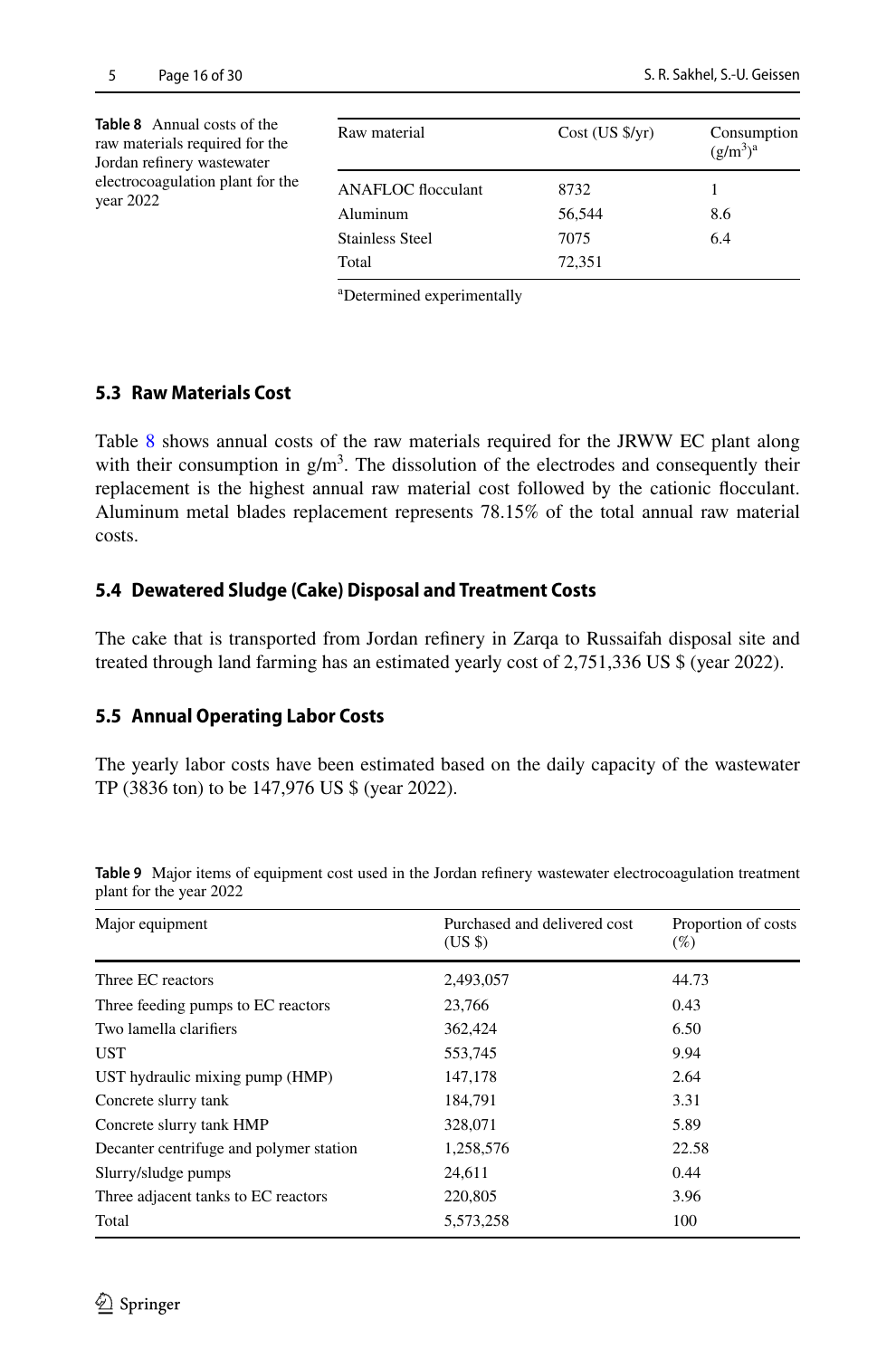| Item                                     | Capital cost (US \$) | Percent of delivered<br>equipment cost |
|------------------------------------------|----------------------|----------------------------------------|
| Purchased equipment-delivered            | 5,573,258            | 100                                    |
| Purchased-equipment installation         | 2,619,431            | 47                                     |
| Instrumentation and controls (installed) | 1,003,186            | 18                                     |
| Piping (installed)                       | 3,678,350            | 66                                     |
| Electrical (installed)                   | 613,058              | 11                                     |
| Buildings (including services)           | 1,003,186            | 18                                     |
| Yard improvements                        | 557,326              | 10                                     |
| Service facilities (installed)           | 3,901,281            | 70                                     |
| Engineering and supervision              | 1,839,175            | 33                                     |
| Construction expenses                    | 2,285,036            | 41                                     |
| Contractor's fee                         | 1,170,384            | 21                                     |
| Contingency                              | 2,340,768            | 42                                     |
| Fixed-capital investment                 | 26,584,440           | 477                                    |
| Working capital                          | 4,739,002            | 86                                     |
| Total capital investment                 | 31, 377, 442         | 563                                    |
|                                          |                      |                                        |

<span id="page-16-0"></span>**Table 10** Diferent capital-investment item costs for a fuid processing plant based on delivered-equipment cost

<span id="page-16-1"></span>**Table 11** Diferent expense estimates that includes operating cost in US \$/yr and overall cost for wastewater treatment

| Expense                                                        | EC plant expenses |
|----------------------------------------------------------------|-------------------|
| I-Manufacturing costs                                          |                   |
| A. Direct production costs, US \$/yr                           |                   |
| 1-Raw materials, US \$/yr                                      | 72,350.5          |
| 2-Operating labor, US \$/yr                                    | 147,976           |
| 3-Operating supervision, US \$/yr                              | 25,896            |
| 4-Power and sludge disposal/treatment, US \$/yr                | 4,398,632         |
| 5-Maintenance and repairs, US \$/yr                            | 1,595,066         |
| 6-Operating supplies, US \$/yr                                 | 239,260           |
| 7-Laboratory charges, US \$/yr                                 | 22,196            |
| B. Fixed charges, US \$/yr                                     |                   |
| 1-Taxes, US \$/yr                                              | 664,611           |
| 2-Insurance, US \$/yr                                          | 186,091           |
| 3-Depreciation, US \$/yr                                       | 1,329,222         |
| C. Plant overhead costs, US \$/yr                              | 1,061,363         |
| <b>II-General Expenses</b>                                     |                   |
| 1. Administrative expenses, US \$/yr                           | 36,994            |
| 2. Financing, US \$/yr                                         | 1,568,872         |
| III -Total production cost, US \$/yr                           | 11,348,530        |
| Contingencies, US \$/yr                                        | 340,456           |
| Operating cost, US \$/yr                                       | 11,688,986        |
| Overall cost, US \$/m <sup>3</sup>                             | 10.75             |
| Overall cost, US \$/g non-biodegradable COD <sub>removed</sub> | 26.97             |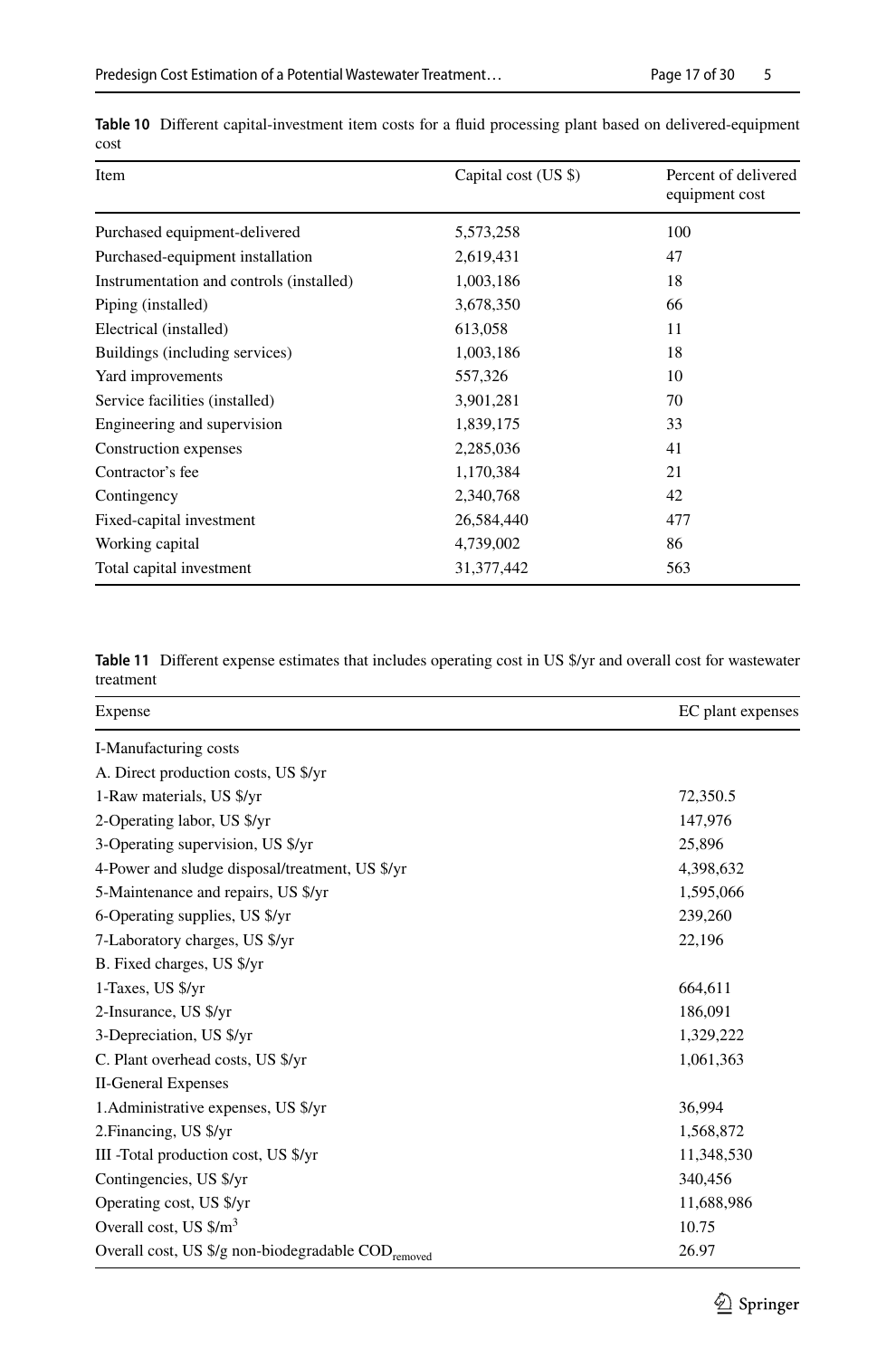# **5.6 Costs of the Major Items of Equipment**

Table [9](#page-15-1) displays costs of major items of equipment in the JRWW EC TP in addition to proportions in %. As can be seen, the EC reactors contribute 44.73% of the total purchased equipment costs followed by decanter centrifuge and polymer station which is 22.58%.

# **5.7 Overall Cost for the Treatment of Jordan Refnery Wastewater Using the EC Plant**

Table [10](#page-16-0) shows the different capital-investment items for a fluid processing plant while Table [11](#page-16-1) shows the different annual expense estimates for operating the EC TP. It can be seen that the purchased delivered equipment and service facilities (installed) contribute 35.6% of the fixed-capital investment and 30.2% of the total capital investment. As for the yearly operation of the plant, power and sludge disposal/treatment contribute about 37.6% (highest contributor) of the annual operating cost and is followed by maintenance and repairs of 13.6%. The overall cost for JRWW wastewater treatment is 10.75 US  $\frac{1}{2}$  (26.97 US  $\frac{1}{2}$  non-biodegradable  $\mathrm{COD}_{\mathrm{removed}}$ ).

# **6 Discussion**

# **6.1 Experimental Results**

### **6.1.1 Removal of Phenol**

The experiments of EC at optimum conditions in this work using Al/SS electrodes managed to remove phenol to a high percentage (at least 96.7%). El-Ashtoukhy et al. ([2013](#page-26-4)) studied the removal of phenol from petroleum refnery wastewater. They found that operating an EC reactor at optimum conditions ( $pH = 7$ , Current density = 8.59 mA/cm<sup>2</sup>, NaCl = 1 g/L, Temperature =  $25 \text{ °C}$ ) using Al material as anode and cathode managed to completely remove phenol from a synthetic solution with an initial phenol concentration of 5 mg/L in a period of 30 min. In our experiments, we managed to remove at least 96.7% of phenol from synthetic wastewater that had an initial phenol concentration of

| Electrode material Current density | (A/m <sup>2</sup> ) | Current<br>(A) | Treatment<br>time (min) | Phenol removal<br>(% ) | References             |
|------------------------------------|---------------------|----------------|-------------------------|------------------------|------------------------|
| Al                                 |                     |                | 80                      | 94.72                  | Bazrafshan et al. 2012 |
| Fe                                 |                     |                |                         | 98                     |                        |
| Al                                 | 250                 |                | 60                      | 94                     | Zazouli et al. 2012    |
| Al plus Fe                         | 268.2               | 10             |                         | At least 96.7          | This work              |

<span id="page-17-0"></span>**Table 12** Comparison of the results of Bazrafshan et al. ([2012\)](#page-25-10) and Zazouli et al. ([2012\)](#page-29-8) to the present work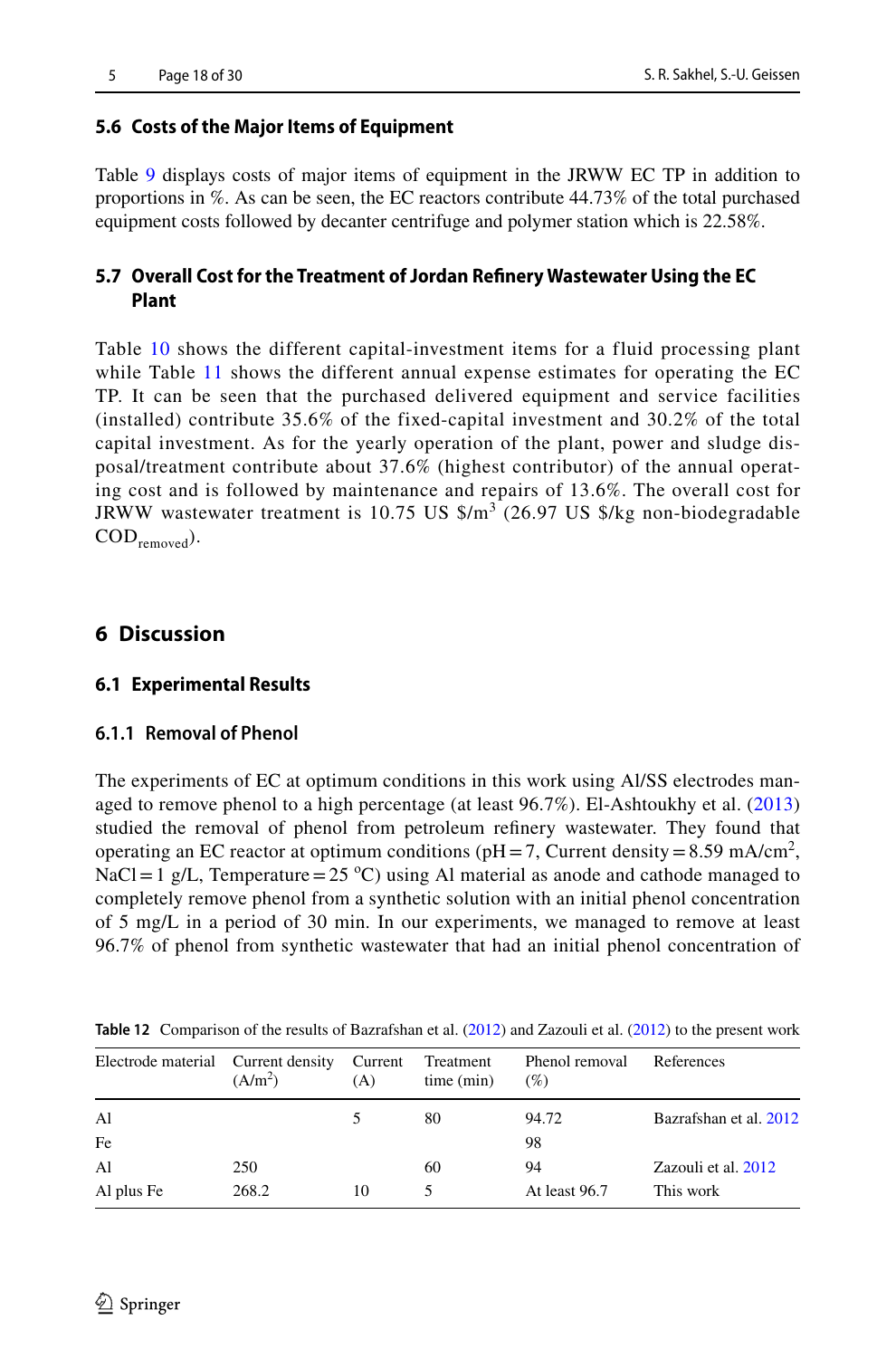0.03 mg/L at optimum conditions in a period of 5 min. The much shorter reaction time required in our case could be explained by the much lower initial concentration of phenol in the synthetic wastewater. El-Ashtoukhy et al. ([2013](#page-26-4)) found that by operating the EC reactor at specifed conditions and by increasing the initial concentration of phenol solution that is subjected to EC causes a decrease in its removal percentage from 100 to 75%. Moreover, a higher current density of  $268.2$  A/m<sup>2</sup> was used in our experiment at optimum conditions than that of El-Ashtoukhy et al.  $(2013)$  $(2013)$  $(2013)$   $(85.9 \text{ A/m}^2)$ . This contributes to more dissolution of Al and SS (iron) electrodes according to Faraday's law such that the ions of Al and Fe undergo hydrolysis producing Al and Fe hydroxides on which phenol is adsorbed. As a result more of this compound is removed in our case in a shorter reaction time (El-Ashtoukhy et al. [2013](#page-26-4); Tanyol et al. [2018\)](#page-28-17). Table [12](#page-17-0) shows further comparisons of our results with those of Bazrafshan's and Zazouli's. It can be seen that we needed a shorter treatment time to achieve a similar phenol removal percentage at a higher current than that of Bazrafshan's; and a current density close to that of Zazouli et al. [2012](#page-29-8).

### **6.1.2 Removal of FOG**

The FOG percent removal in this work at optimum conditions was at least 98.8% using Al/SS electrodes for an initial FOG concentration of 8.5 mg/L. Changmai et al. ([2019](#page-25-11)) reported the best percentage of oil and grease removal from a drilling site oily wastewater as 70.9% (initial oil and grease concentration is 35 mg/L) through EC using aluminum material as anode and cathode at a pH of 3.6, current density of 80  $A/m<sup>2</sup>$ , inter-electrode distance of 0.5 cm, and a treatment time of 20 min. Liu et al. ([2019](#page-27-15)) studied the oil removal percentage from simulated produced water relevant to oilfields through EC using aluminum (anode) and iron (cathode) electrodes. At optimum conditions (pH = 7, current density = 40 A/m<sup>2</sup>, treatment time = 28 min), 70.2% of the oil was removed. GilPavas et al. [\(2009](#page-26-17)) reported the treatment of oily wastewater from automotive industry through EC using iron/aluminum as anode/cathode and vice versa. At optimum conditions (Fe as anode, pH =12, current density = 43 A/m<sup>2</sup>, treatment time  $= 180$  min) 98.6% of oil was removed. Drogui et al. ([2009](#page-26-18)) reported 90% oil & grease removal from oily ship effluents through EC using Al electrodes in bipolar configuration at optimum conditions (Current =  $0.3$  A, pH =  $7.1$ , treatment time = 60 min). Compared to all the aforementioned investigations, the present work has a higher FOG removal percentage at a shorter reaction time and a higher current intensity (10 A) or density (268.2 A/m<sup>2</sup>).

### **6.1.3 Removal of COD**

Table [13](#page-19-0) shows the removal of COD in this study compared to the literature. As can be seen, the % removal of COD in the present work is compatible with the other COD removal percentages and is achieved at a higher current intensity or density, and a reaction time same to Ozyonar ([2016\)](#page-28-18), lower than GilPavas et al. [\(2009](#page-26-17)) and Drogui et al. [\(2009](#page-26-18)), and higher than Gomes et al. [\(2009](#page-26-19)).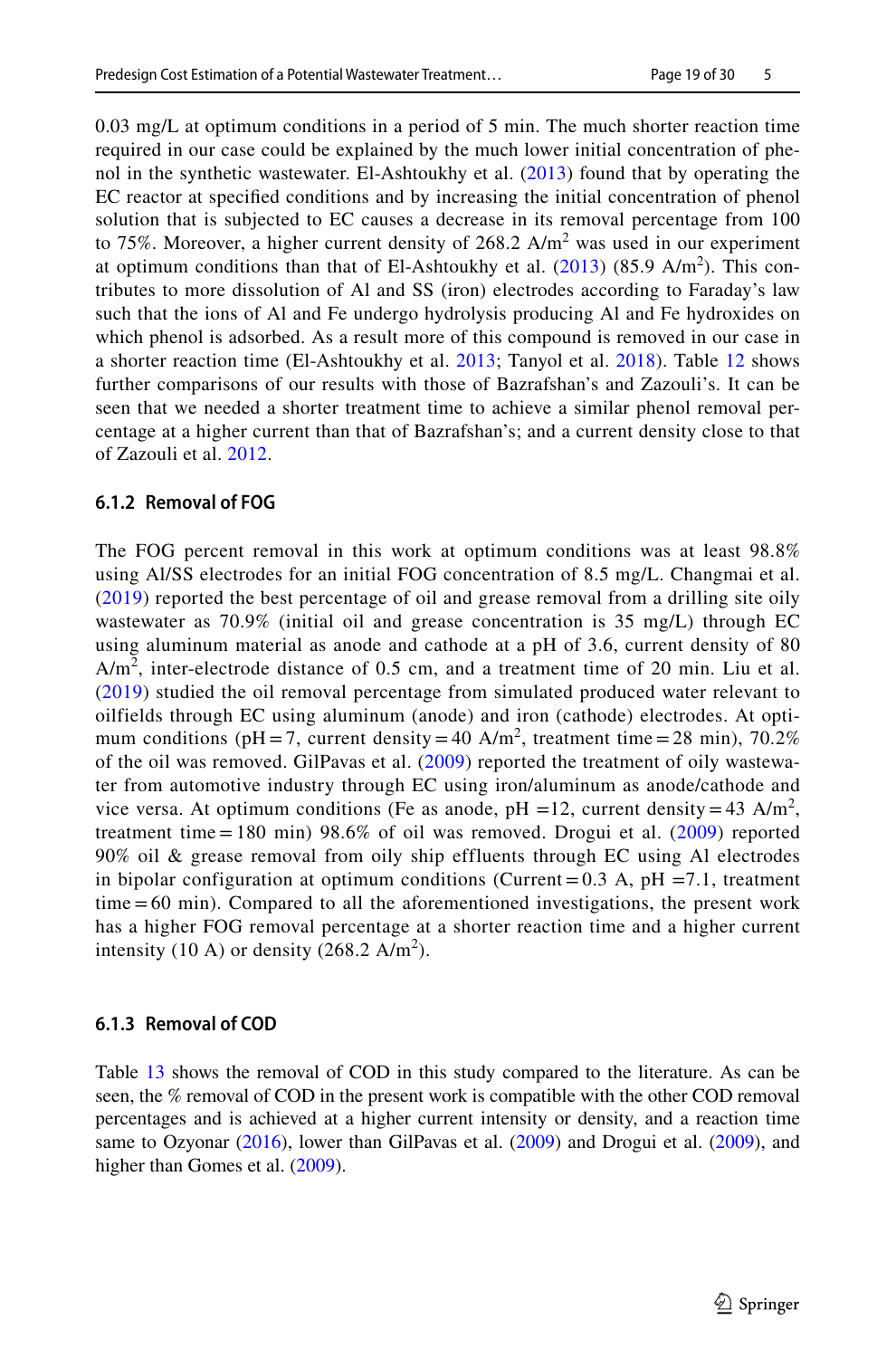<span id="page-19-0"></span>

|                            |                     |                  | Table 13 Chemical Oxygen Demand (COD) removal of this work compared to other literature work |                                   |                      |                          |                      |
|----------------------------|---------------------|------------------|----------------------------------------------------------------------------------------------|-----------------------------------|----------------------|--------------------------|----------------------|
| Electrode material Current | density (A/ $m^2$ ) |                  | Current (A) Type of wastewater                                                               | Electrode configuration Treatment | time in min-<br>utes | COD removal % References |                      |
| Al plus Fe (hybrid)        |                     | 1.57             | Train industry oily wastewater                                                               | Bipolar (BP)                      |                      | 92.6                     | Ozyonar 2016         |
| Al plus Fe (hybrid) 43     |                     |                  | Automotive industry oily wastewater                                                          | BP                                | $^{80}$              |                          | GilPavas et al. 2009 |
|                            |                     | $0.\overline{3}$ | Oily ship effluents                                                                          | 윤                                 | 8                    | <b>69.1</b>              | Drogui et al. 2009   |
| Ê                          | $\approx$           |                  | Produced water                                                                               |                                   |                      | 82.9                     | Gomes et al. 2009    |
|                            |                     |                  |                                                                                              |                                   |                      | 74.1                     |                      |
| Al plus Fe (hybrid) 268.2  |                     |                  | Synthetic refinery wastewater                                                                | 윤                                 |                      | 84.4                     | This work            |
|                            |                     |                  |                                                                                              |                                   |                      |                          |                      |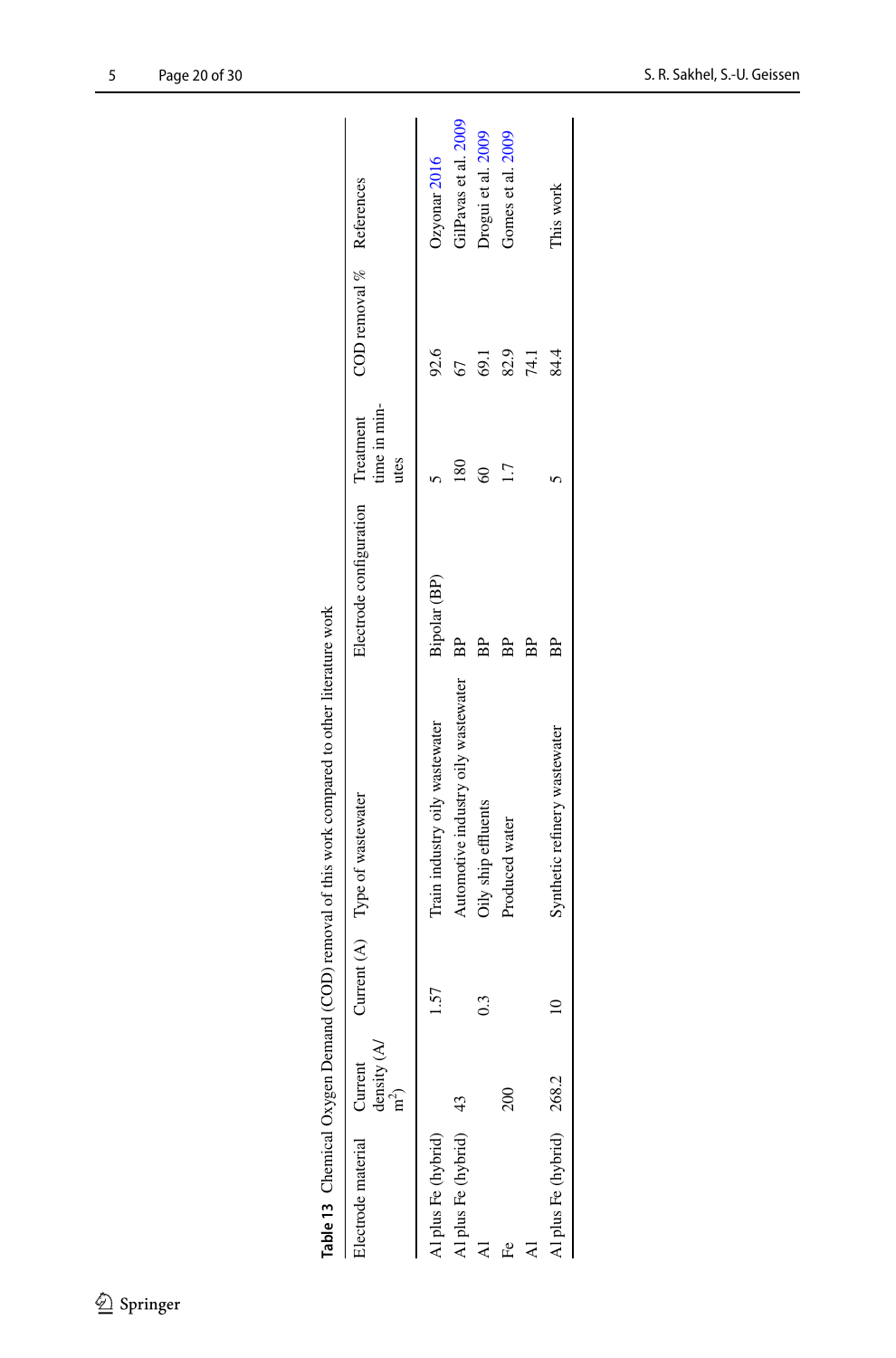# **6.1.4 Removal of BOD**

After searching the literature, only Drogui et al. [\(2009](#page-26-18)) measured the removal of BOD in oily ship efuents (oily wastewater) through EC using Al electrodes in BP confguration. They found that at a current of 0.3 A and a treatment time of 60 min (optimum conditions), 89.4% of the BOD was removed. We however, achieved a BOD removal of 82.1% at opti-mum conditions which is compatible with the work of Drogui et al. ([2009\)](#page-26-18).

# **6.1.5 Removal of TSS**

Only two previous investigations (Sardari [2018](#page-28-19); Drogui et al. [2009\)](#page-26-18) measured the TSS removal from oily wastewater after EC treatment in bipolar confguration. Sardari ([2018](#page-28-19)) treated produced water using aluminum electrodes at a current of 3 A and a treatment time of 30 s achieving a TSS removal of 91%. Drogui et al. [\(2009\)](#page-26-18) reported a 31.5% TSS removal from oily ship effluents using aluminum electrodes at a current of 0.3 A and a treatment time of 60 min. In this work, we achieved a TSS removal of 27.3%.

# **6.1.6 pH**

The raw synthetic wastewater in this work had an initial pH above 9 (Table [3\)](#page-11-0) and after fnishing the EC the pH of the treated wastewater was reduced to 8.66. This is within the range of the pH norms required to use the treated wastewater for irrigation. The decrease in pH could be explained by the reaction of aluminum hydroxide precipitates  $Al(OH)$ <sub>3</sub> with the hydroxyl ions generated during EC which leads to the consumption of hydroxyl ions as shown by the following reaction (Chen [2004\)](#page-26-20):

Al  $(OH)_3 + OH^- \rightarrow$  Al  $(OH)_4^-$ 

# **6.1.7 Removal of Bicarbonate**

This work at optimum conditions demonstrates a bicarbonate removal of 94.9%. In the literature, there are no previous studies that mention the removal of bicarbonate in oily wastewater through EC in bipolar configuration to compare with.

# **6.1.8 Sludge Settling Tests and its Volume Index**

The sludge volume index (SVI) is defned as the volume occupied by one g of sludge after 30 min settling time (Mohlman [1934\)](#page-28-20). It was originally intended to be a rough measure of sludge settleability to be used in everyday operation of wastewater treatment plants. Moreover, SVI is an important parameter for clarifers since it provides an insight in obtaining a clear effluent from the clarifier without significant carryover of sludge with it. The SVI has been computed for the results in Tables [5](#page-13-0) and [6](#page-13-1) to be 41.4 and 52.4 mL/g, respectively. It is reported in the literature that a good SVI value for sludge should be below 100 mL/g (Diya'uddeen et al. [2015](#page-26-21)) and in our case it means that the sludge has good settling and compaction properties, whether in the absence or presence of ANAFLOC. The focs formed during the settleability tests conducted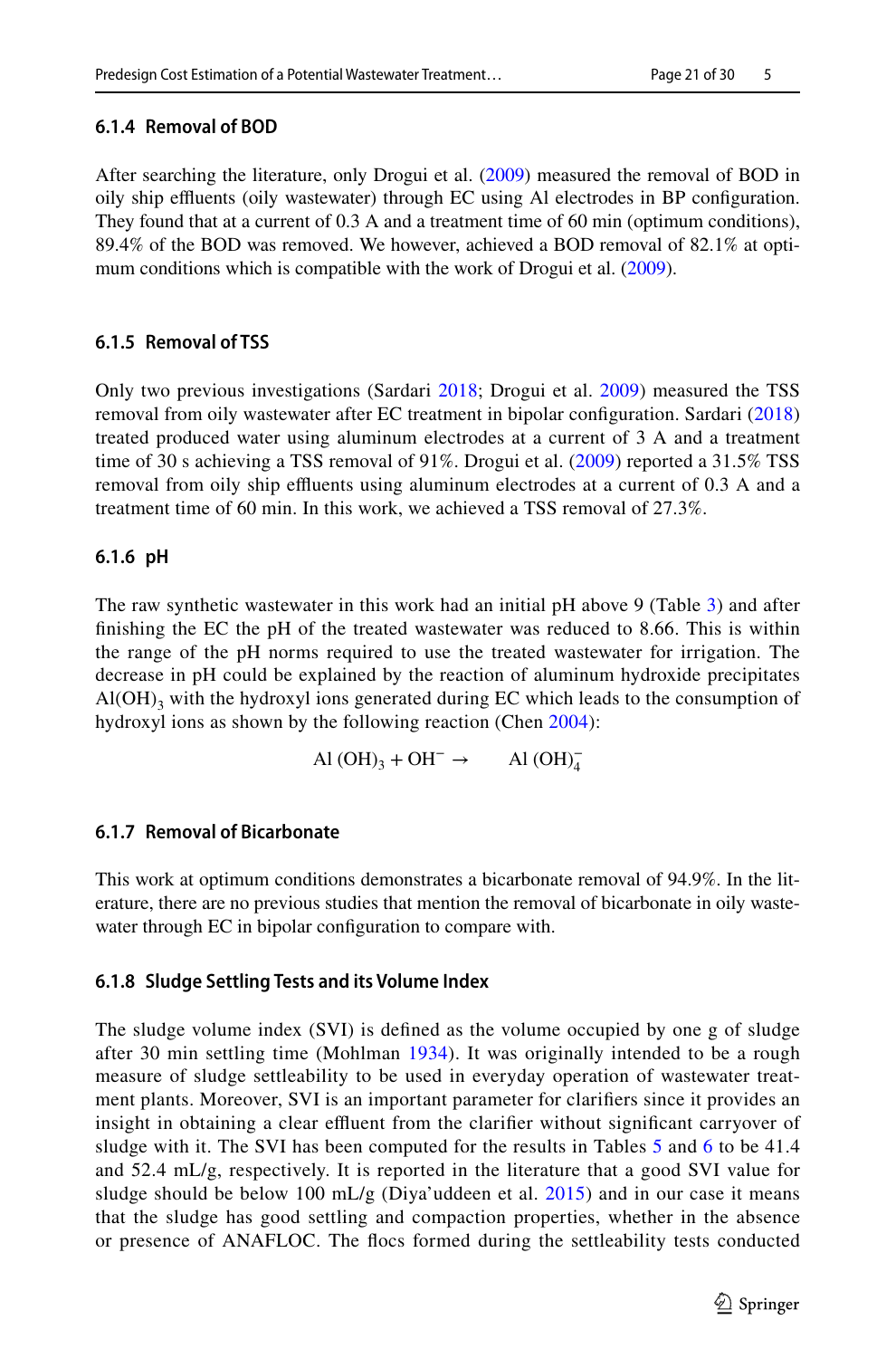<span id="page-21-0"></span>

| Pollutant          | g pollutant removed/g<br>hybrid metal (HM) | mg pollutant removed/C         |
|--------------------|--------------------------------------------|--------------------------------|
| <b>COD</b>         | 26.6                                       | 0.53                           |
| <b>BOD</b>         | 3.1                                        | 0.06                           |
| <b>TSS</b>         | 1.2                                        | 0.02                           |
| Phenol             | At least $0.002$                           | At least $3.87 \times 10^{-5}$ |
| <b>Bicarbonate</b> | 45.2                                       | 0.90                           |
| <b>FOG</b>         | At least 0.6                               | At least 0.01                  |
|                    |                                            |                                |

on treated synthetic refnery wastewater by electrocoagulation using Al/SS electrodes were of white color and there was a clear solids-liquid separation at 10 min of settling time, whether polyacrylamide (PAM) cationic focculant ANAFLOC 6691 was used or not. However, the use of the polymer focculating agent (at a concentration of 0.001 g/L) resulted in more solids sedimentation and in a larger value of SSV30 (152 mL/L). Therefore, the results of Table [6](#page-13-1) were used in computing the  $\%$  dry solids in sludge before dewatering.

#### **6.1.9 Pollutant Removal Capacity**

The pollutant removal capacity has been estimated based on the method of Kobya et al. ([2015\)](#page-27-16) and are shown in Table [14](#page-21-0). As can be seen the highest removal capacity is for bicarbonate followed by COD.

#### **6.2 Costs**

The goal of the economic evaluation here is not to provide a comprehensive fnancial analysis but, to have an order of magnitude estimate of approximate capital and operating costs. It was a preliminary economic evaluation partially based on experimental bench-scale data previously shown in this manuscript. The capital cost of the whole plant in this study was estimated based on ratio factors for a fuid processing plant (Peters and Timmerhaus [1991\)](#page-28-13). The method here is based on estimating the purchase price (including delivery) of major equipment, either using cost equations from reports/books or obtaining it directly from vendors. The total sum of major delivered equipment cost is further multiplied by ratio factors in order to know approximately the capital cost required to put the wastewater treatment plant into operation. The sum of major delivered equipment cost has a value of 5,573,258 US \$.

The operating cost items, operating labor, raw materials, power, and sludge management expense estimation were not based on percentages (e.g., maintenance and repairs are 2 to 10% of the fxed capital investment) but involved using equations, data, quotes, and Jordanian hourly wage rate. The labor cost was calculated based on a Jordanian hourly wage rate of 1.62 US \$/man-hour and 365 operating days per year. The estimated electrical power consumption relevant to mixing and pumping is 237,481 kWh/yr and for electrocoagulation reactors we have based our calculations on bench-scale experimental data. The voltage and current during electrocoagulation experiments resulting in COD, BOD, TSS, FOG, phenol, and  $HCO<sub>3</sub>$  removals such that the treated effluent concentrations of the previous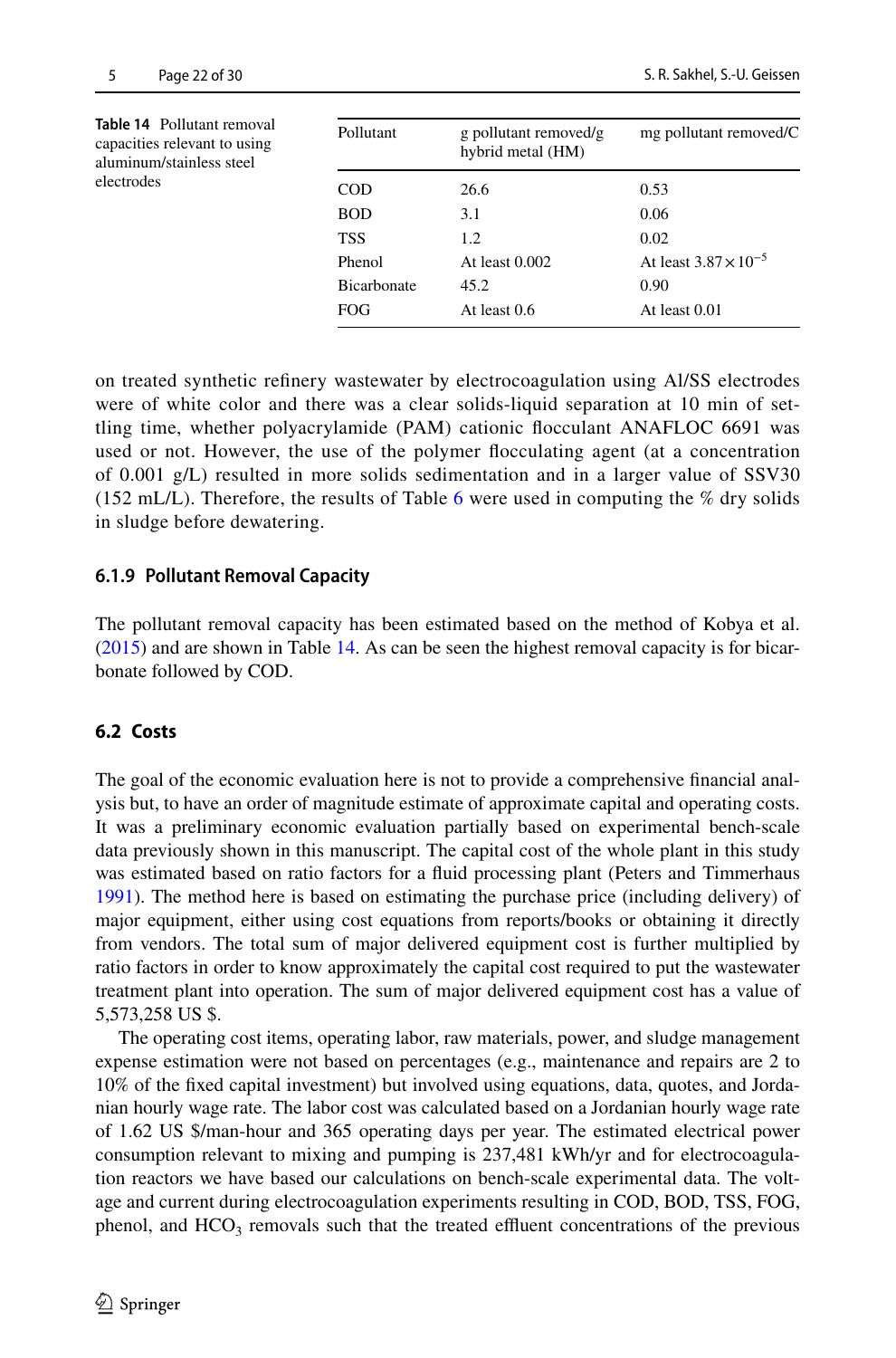| Type of wastewater                   | Flow rate $(m^3/h)$ | 2022 Treatment<br>$costs$ (US $\frac{s}{m^3}$ ) | References          |
|--------------------------------------|---------------------|-------------------------------------------------|---------------------|
| Stick/blood wastewater               | 6.5                 | 0.77 <sup>a</sup>                               | Tetreault (2003)    |
| Mineral mining/processing wastewater | 22.7                | 2.56 <sup>b</sup>                               | Eames et al. (2017) |
| Oil/gas extraction wastewater        | 165.6               | 3.47 <sup>c</sup>                               |                     |
| Petroleum refinery wastewater        | 160                 | $3.62^d$                                        | This work           |
|                                      |                     | $3.63^e$                                        |                     |
|                                      |                     | $3.74^{f}$                                      |                     |

<span id="page-22-0"></span>**Table 15** Comparisons of results of treatment costs through electrocoagulation of this work with other works from the literature that also used electrocoagulation for treating their wastewater at full-scale

a Estimations based on data from Tetreault ([2003\)](#page-28-10) which included metal and power consumption as the only operating costs. <sup>b</sup>Based on data from Eames et al. [\(2017](#page-26-14)) which included power, chemicals, and metal con-sumption as the only operating costs. "Based on data from Eames et al. ([2017\)](#page-26-14) which included power, labor, and treatment consumables as the only operating costs. <sup>d</sup>Considering only metal and power consumption as the operating costs for comparing with stick/blood slaughterhouse wastewater treatment costs of Tetreault [\(2003](#page-28-10)). <sup>e</sup>Considering only power, chemicals, and metal consumption as the operating costs for compar-ing with mineral mining/processing wastewater treatment costs of Eames et al. [\(2017](#page-26-14)). <sup>*t*</sup>Considering only power, labor, and treatment consumables as the operating costs for comparing with oil/gas extraction wastewater treatment costs of Eames et al.  $(2017)$  $(2017)$ 

parameters are at or below the Jordanian norms required for its possible use for irrigation were 29.5 V and 10 A. The unit electricity requirement for EC reactors is  $6.15 \text{ kWh/m}^3$ .

Sludge resulting from petroleum refnery wastewater treatment is considered as hazardous (US EPA [2012\)](#page-29-9) and in this paper it is treated through land farming which is a bioremediation technique. Land-farming has advantages such as low cost of operation, supports large scale treatment, and has a high potential for success (Johnson and Affam [2019](#page-27-17); Marin et al. [2005\)](#page-27-18). Moreover, it is a widely employed land treatment approach (Hu et al. [2013\)](#page-27-19). A typical cost for this hazardous waste treatment through land-farming is 30 to 60 US \$/ton of contaminated soil (US EPA [1995\)](#page-29-10). It is assumed that the land used for bioremediation is in the vicinity of the Russaifah disposal site. Estimated cost for sludge disposal and treatment in this study is 2,751,336 \$/yr (year 2022).

The overall cost for wastewater treatment at full-scale in this work was estimated to be 10.75 US  $\frac{\text{S}}{\text{m}^3}$  (27 US  $\frac{\text{S}}{\text{kg}}$  COD<sub>removed</sub>) considering a service life of 20 years of all major items of equipment in the EC TP. Full-scale plants using EC are present in the USA and Australia treating different kinds of wastewater. Tetreault ([2003\)](#page-28-10) reported a slaughterhouse in Australia that used EC technology at full-scale for the treatment of a mixture of stick and blood water (6.5 m<sup>3</sup>/h). Eames et al. ([2017\)](#page-26-14) reported silica removal in mineral mining/processing and oil/gas extraction wastewaters at full-scale using a treatment train that included EC. Table [15](#page-22-0) shows a comparison of our treatment costs with those of other works from the literature. It can be seen that our treatment cost is of the same order of magnitude as that of Eames et al. [\(2017](#page-26-14)), but an order of magnitude higher than that of Tetreault [\(2003](#page-28-10)). Therefore, the cost fgures of this work are reasonable.

The main items of equipment in the full plant considered here consist of EC reactors, lamella clarifers, decanter centrifuge, polymer station, and auxiliary equipment such as pumps and tanks. Prices of main equipment obtained directly from vendors are for example costs of Lamella clarifers and slurry/sludge pumps. Further sources are equations deduced from published cost data in reports/books such as the cost of EC reactors, UST, UST HMP, concrete slurry tank, concrete slurry tank HMP, decanter centrifuge/polymer station, and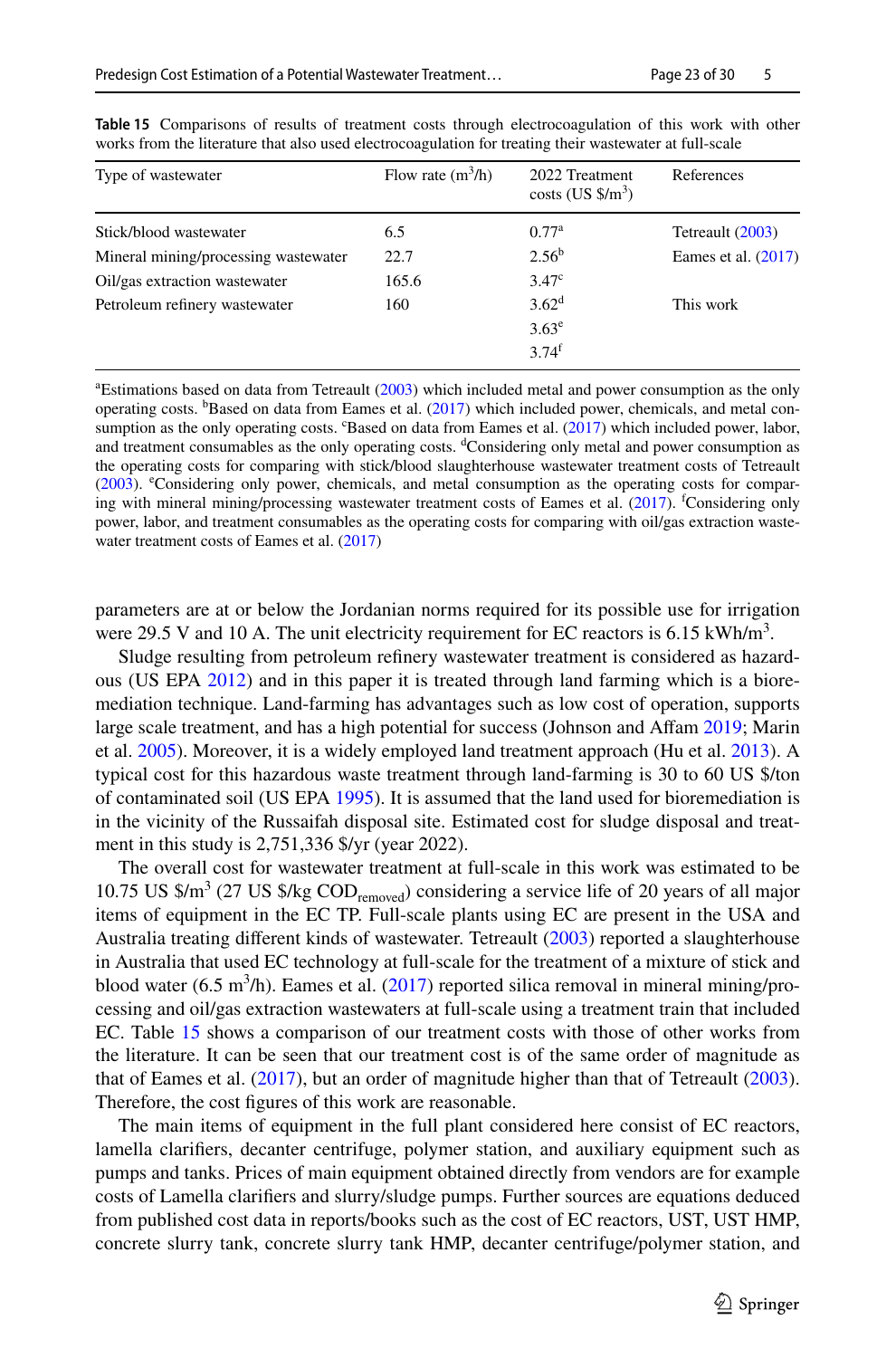| Equipment                           | Marshall & Swift<br>equipment cost index |          |             | Chemical Engineer-<br>ing Plant cost index | tion cost index   | <b>Engineering News</b><br>Record Construc- |
|-------------------------------------|------------------------------------------|----------|-------------|--------------------------------------------|-------------------|---------------------------------------------|
|                                     | Initial                                  | Updatedf | Initial     | Updatedf                                   | Initial           | Updated <sup>t</sup>                        |
| 3 EC reactors                       | $1274.8^{\rm a}$                         | 1878.39  |             |                                            |                   |                                             |
| 3 feeding pumps to EC reactors      |                                          |          | 389.5       | 685.66                                     |                   |                                             |
| 2 Lamella clarifiers                | $1735.78^b$                              | 1878.39  |             |                                            |                   |                                             |
| <b>UST</b>                          |                                          |          |             |                                            | $4006^{\circ}$    | 11,971                                      |
| <b>UST HMP</b>                      | 751 <sup>c</sup>                         | 1878.39  |             |                                            |                   |                                             |
| Concrete slurry tank HMP            |                                          |          |             |                                            |                   |                                             |
| Sludge pump                         | $1828.63^d$                              | 1878.39  |             |                                            |                   |                                             |
| Slurry pumps                        | $1781.13^e$                              |          |             |                                            |                   |                                             |
| Decanter centrifuge/Polymer station |                                          |          |             |                                            | 8586 <sup>h</sup> | 11,971                                      |
| Concrete slurry tank                |                                          |          | $325.8^{g}$ | 685.66                                     |                   |                                             |
| Adjacent tanks to EC reactors       |                                          |          |             |                                            |                   |                                             |

<span id="page-23-0"></span>

| Table 16 Initial and updated values of the cost indices used in the present work |  |  |  |
|----------------------------------------------------------------------------------|--|--|--|
|----------------------------------------------------------------------------------|--|--|--|

<sup>a</sup>Annual average value for the year 2006<sup>b</sup> Annual average value for the year 2019, °March, 1983, <sup>d</sup>Annual average value for the year 2021 <sup>e</sup> Annual average value for the year 2020, <sup>f</sup>Updated values are annual average values for the year 2022, <sup>g</sup>October, 1985, <sup>h</sup>September, 2009

adjacent tanks to EC reactors. Moreover, diferent indices have been applied in order to update the costs of equipment to the year 2022 which is assumed as the opening year of the EC TP. These indices are specifcally the Marshal and Swift equipment, Chemical Engineering Plant, and Engineering News Record Construction Cost indices (Baasel [1990;](#page-25-12) Peters et al. [2003](#page-28-21); Nouri A (personal communication, December 2019); Universidad De Los Andes, Lousada [2006;](#page-29-11) Jenkins [2018;](#page-27-20) Zevin [2019](#page-29-12)). The initial and updated values of the indices used are shown in Table [16.](#page-23-0)

The ratio factors mentioned in Table [10](#page-16-0) are used for estimating the capital cost of a fuid processing plant such as distillation units as well as water and wastewater treatment plants (Awad and Abuzaid [1997](#page-25-13)). Since we are dealing with a wastewater treatment plant, the factors for a fuid processing plant have been selected as listed in Table [10.](#page-16-0) The EC TP for JRWW (160  $\text{m}^3/\text{h}$ ) had estimated total capital investment and annual operating costs of 31,377,442 and 11,668,986 US \$, respectively. For comparison, a conventional activated sludge system treating on average  $200 \text{ m}^3/\text{h}$  of domestic wastewater can have construction and annual operating costs of about 12,500,000 and 500,000 US \$ for the year 2016, respectively (Jafarinejad [2017\)](#page-27-21). Using a conventional activated sludge process to compare the aforementioned capital and operating costs to our system is because activated sludge is the most widely applied biological treatment of liquid waste, whether originating from industrial processes or households (Jafarinejad [2017](#page-27-21)). Moreover, biological treatment processes are very economical and efficient options when compared to chemical and physical treatment methods (Li [2013](#page-27-3)). The capital costs of both treatment systems are of the same order of magnitude, but operating costs for the EC TP are two orders of magnitude higher. Jordan refnery can fnance such a project since its proft is about twice the estimated total capital investment of the potential EC TP. The proft of Jordan refnery for the year 2018 is 36.9 million Jordanian Dinars which is about 52 million US \$ (Jordan Refnery Company annual report [2018](#page-27-22)). The total capital investment has been estimated based on brand new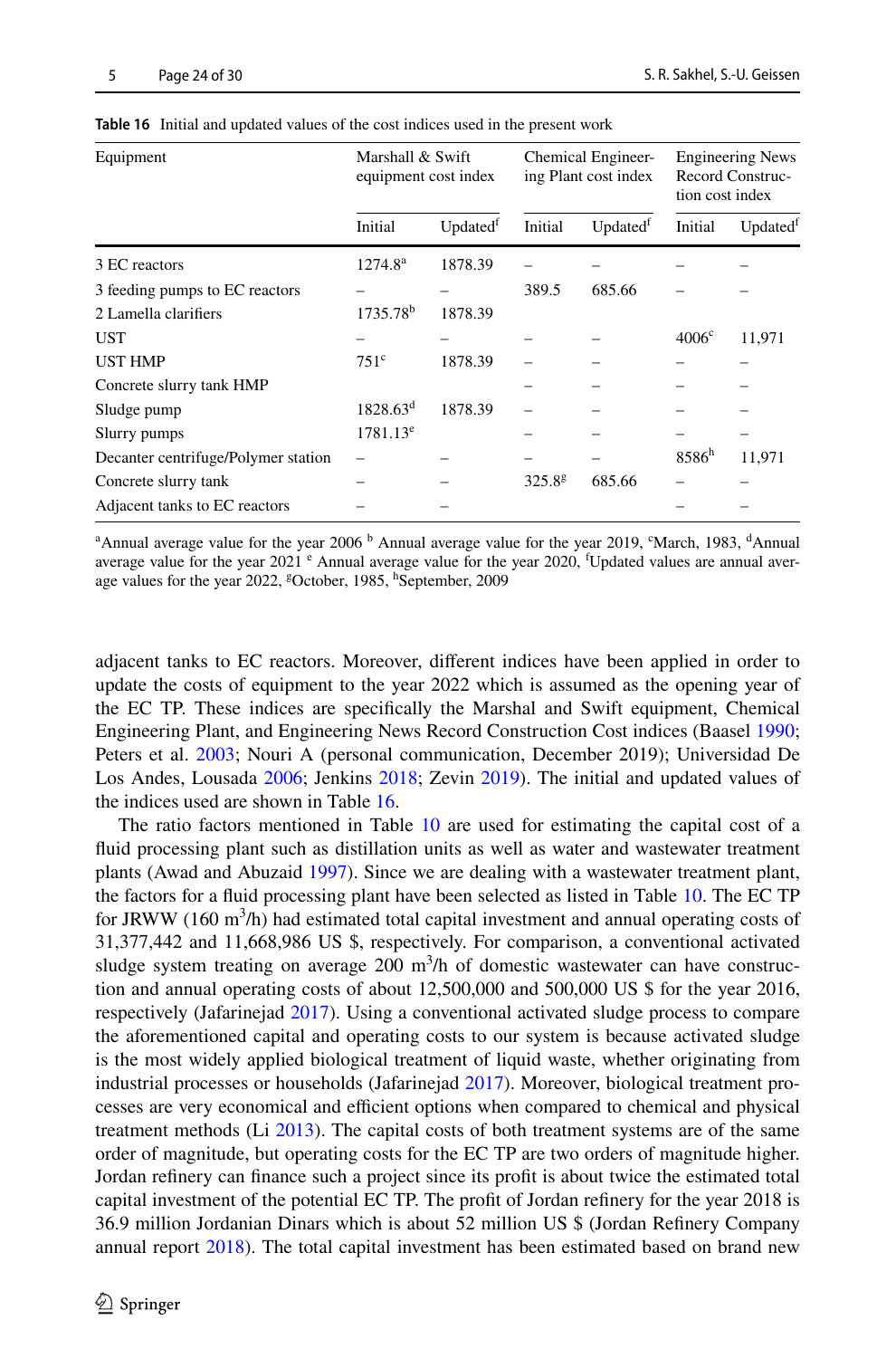purchased delivered equipment. Substantial reduction in total capital investment can be achieved if second-hand equipment is used, though the service life of this equipment may be shorter. Total capital investment reductions will also lower several expense-estimation items that are relevant to operating costs. The latter results in the lowering of the overall cost for JRWW treatment. Additionally, if the Jordan refnery has excess electrical energy enough to power the EC reactors (main user of electricity) and other equipment, the operating costs will also go down and with it the overall cost of JRWW treatment.

JRWW has a BOD/COD ratio<0.3 and renders the wastewater biologically untreatable (Srinivas [2008\)](#page-28-22) because it inhibits the metabolic action of bacteria due to the refractory and/or toxicity property of this water (Abdalla and Hammam [2014\)](#page-25-14). Thus, the COD removed using the EC reactors would be the non-biodegradable COD.

# **7 Conclusions**

In order to meet the increasing water demands in arid and semi-arid regions such as Jordan, one of the options is to reclaim wastewater including industrial. The treatment of waste effluents is continuing to be a fundamental issue in the majority of industries. There are many companies worldwide who spend a large sum of money to treat the hazardous substances in their effluents. Unfortunately, it is with high probability that refining industries in the MENA region do not treat their effluents properly and Jordan is no exception. This study outlined a process that can be used to treat refinery effluent. Details of chemical and equipment requirements as well as the costs relevant to such a process have been presented. The technology used here to reclaim refnery wastewater was electrocoagulation, which is an enigmatic technology for which we still do not know its full potential. Based on the available literature, there are only a few companies that applied this technology at a full scale. Hence, the results of this research could encourage companies to apply such a technology in future treatment of their industrial efuents. It has been shown that the overall cost for treatment using EC technology may be high, but future development in this technology will probably reduce overall costs further which may lead to its application on a wider scale. Third-world countries lack suitable infrastructure and required capital investments for wastewater treatment plants. They require wastewater treatment technologies that can be easily operated, with minimal operation/maintenance capital expenditure and required skilled labor. The EC technology has all the aforementioned characteristics and can be considered as an option for the treatment of refnery wastewater emitted in the MENA region in exchange for a reasonable cost. Jordan refnery wastewater was treated successfully to conform to Jordanian norms of COD, BOD, TSS, FOG, phenol, and bicarbonate so that it could be used for irrigation or as a possible source of de-salter wash-water. Irrigation could be for parks, playgrounds or plants that are grown for their fber (e.g., cotton). Hence, it is a suitable technology for the treatment of JRWW and the cost for its treatment is affordable.

**Supplementary Information** The online version contains supplementary material available at [https://doi.](https://doi.org/10.1007/s40710-022-00560-4) [org/10.1007/s40710-022-00560-4.](https://doi.org/10.1007/s40710-022-00560-4)

**Availability of Data and Material** All data generated or analysed during this study are included in this published article (and its supplementary information fles).

**Code Availability** Not applicable.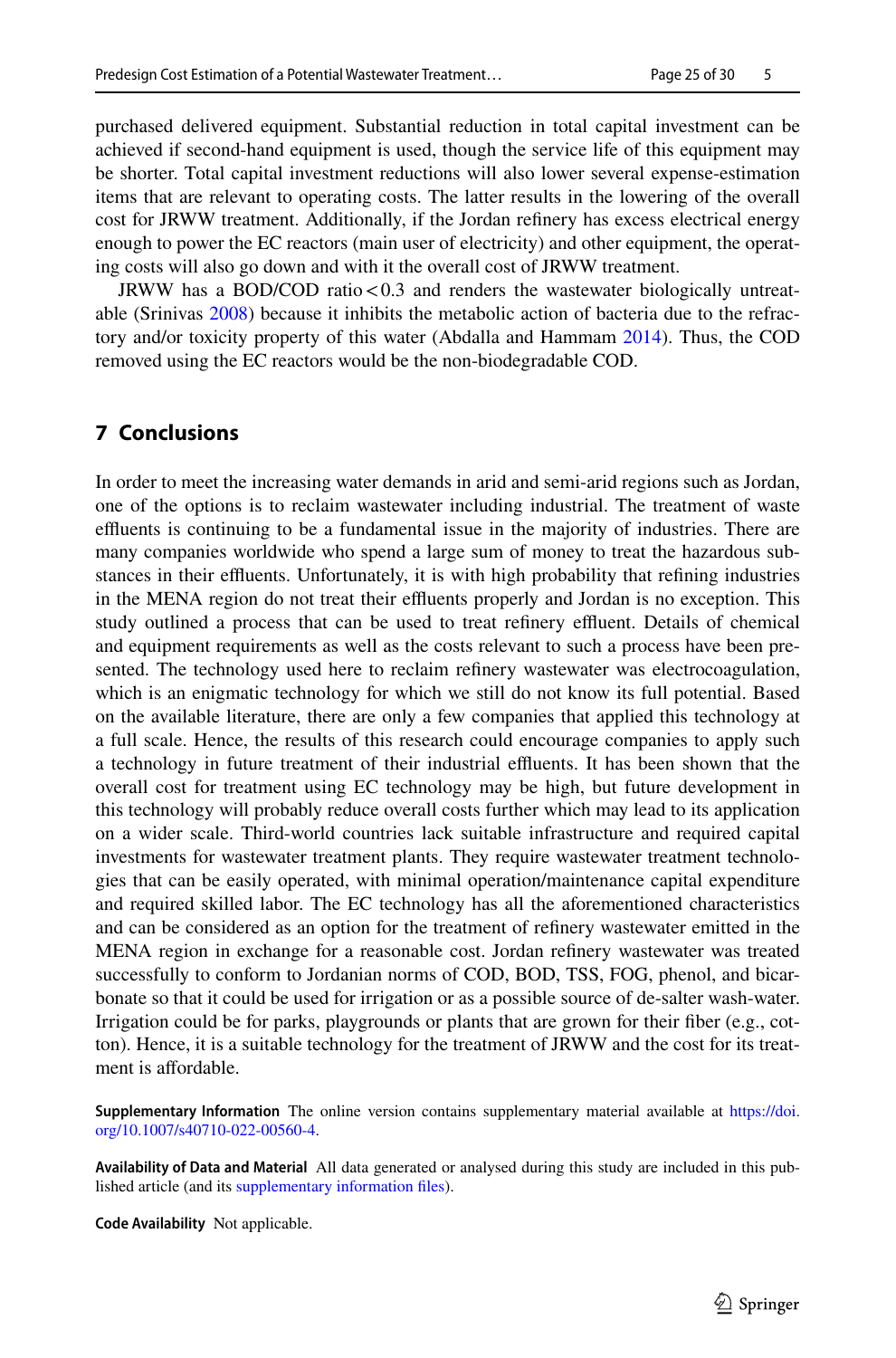**Authors' Contributions** All authors contributed to the study conception and design. Material preparation, data collection and analysis were performed by Simon R Sakhel and Sven-Uwe Geissen. The frst draft of the manuscript was written by Simon R Sakhel and all authors commented on previous versions of the manuscript. All authors read and approved the fnal manuscript.

**Funding** The authors have no relevant fnancial or non-fnancial interests to disclose.

# **Declarations**

**Confict of Interest** The authors have no conficts of interest to declare that are relevant to the content of this article.

## **References**

- <span id="page-25-14"></span>Abdalla KZ, Hammam G (2014) Correlation between biochemical oxygen demand and chemical oxygen demand for various wastewater treatment plants in Egypt to obtain the biodegradability indices. IJS-BAR 13(1):42–48
- <span id="page-25-2"></span>Abdelwahab O, Amin NK, El-Ashtoukhy ESZ (2009) Electrochemical removal of phenol from oil refnery wastewater. J Hazard Mater 163(2–3):711–716.<https://doi.org/10.1016/j.jhazmat.2008.07.016>
- <span id="page-25-5"></span>Akyol A (2012) Treatment of paint manufacturing wastewater by electrocoagulation. Desalination 285:91– 99. <https://doi.org/10.1016/j.desal.2011.09.039>
- <span id="page-25-0"></span>Al-Khalid T, El-Naas MH (2018) Organic contaminants in refnery wastewater: characterization and novel approaches for biotreatment. In: Zoveidavianpoor M (ed) Recent insights in petroleum science and engineering. IntechOpen Limited, London, pp 371–391 ISBN: 978-953-51-3981-2
- <span id="page-25-3"></span>Al-Qodah Z, Al-Qudah Y, Omar W (2019) On the performance of electrocoagulation-assisted biological treatment processes: a review on the state of the art. Environ Sci Pollut Res 26(28):28689–28713. <https://doi.org/10.1007/s11356-019-06053-6>
- <span id="page-25-1"></span>Asselin M, Drogui P, Brar SK, Benmoussa H, Blais JF (2008) Organics removal in oily bilgewater by electrocoagulation process. J Hazard Mater 151(2–3):446–455. [https://doi.org/10.1016/j.jhazmat.](https://doi.org/10.1016/j.jhazmat.2007.06.008) [2007.06.008](https://doi.org/10.1016/j.jhazmat.2007.06.008)
- <span id="page-25-13"></span>Awad YM, Abuzaid NS (1997) Electrochemical treatment of phenolic wastewater: efficiency, design considerations and economic evaluation. J Environ Sci Health A 32(5):1393–1414. [https://doi.org/](https://doi.org/10.1080/10934529709376617) [10.1080/10934529709376617](https://doi.org/10.1080/10934529709376617)
- <span id="page-25-4"></span>Aygun A, Nas B, Sevimli MF (2019) Treatment of reactive dyebath wastewater by electrocoagulation process: optimization and cost-estimation. Korean J Chem Eng 36(9):1441–1449. [https://doi.org/](https://doi.org/10.1007/s11814-019-0334-7) [10.1007/s11814-019-0334-7](https://doi.org/10.1007/s11814-019-0334-7)
- <span id="page-25-12"></span>Baasel WD (1990) Preliminary chemical engineering plant design, 2nd edn. Elsevier, New York ISBN: 0-442-23440-6
- <span id="page-25-6"></span>Bassala HD, Dedzo GK, Baudouin C, Bememba N, Seumo PMT, Dazie JD, Nanseu-Njiki CP, Ngameni E  $(2017)$  Investigation of the efficiency of a designed electrocoagulation reactor: application for dairy effluent treatment. Process Saf Environ Prot 111:122-127. [https://doi.org/10.1016/j.psep.](https://doi.org/10.1016/j.psep.2017.07.002) [2017.07.002](https://doi.org/10.1016/j.psep.2017.07.002)
- <span id="page-25-10"></span>Bazrafshan E, Biglari H, Mahvi AH (2012) Phenol removal by electrocoagulation process from aqueous solutions. Fresenius Environ Bull 21(2):364–371
- <span id="page-25-8"></span>Calvo LS, Leclerc JP, Tanguy G, Cames MC, Paternotte G, Valentin G, Rostan A, Lapicque F (2003) An electrocoagulation unit for the purifcation of soluble oil wastes of high COD. Environ Prog 22(1):57–65. <https://doi.org/10.1002/ep.670220117>
- <span id="page-25-7"></span>Cañizares P, Paz R, Sáez C, Rodrigo MA (2009) Costs of the electrochemical oxidation of wastewaters: a comparison with ozonation and Fenton oxidation processes. J Environ Manag 90(1):410–420. <https://doi.org/10.1016/j.jenvman.2007.10.010>
- <span id="page-25-9"></span>Celenza GJ (2000) Industrial waste treatment process engineering: volume III specialized treatment system. Technomic Publishing Co, Inc, Lancaster ISBN: 1-56676-769-5
- <span id="page-25-11"></span>Changmai M, Pasawan M, Purkait MK (2019) Treatment of oily wastewater from drilling site using electrocoagulation followed by microfltration. Sep Purif Technol 210:463–472. [https://doi.org/10.](https://doi.org/10.1016/j.seppur.2018.08.007) [1016/j.seppur.2018.08.007](https://doi.org/10.1016/j.seppur.2018.08.007)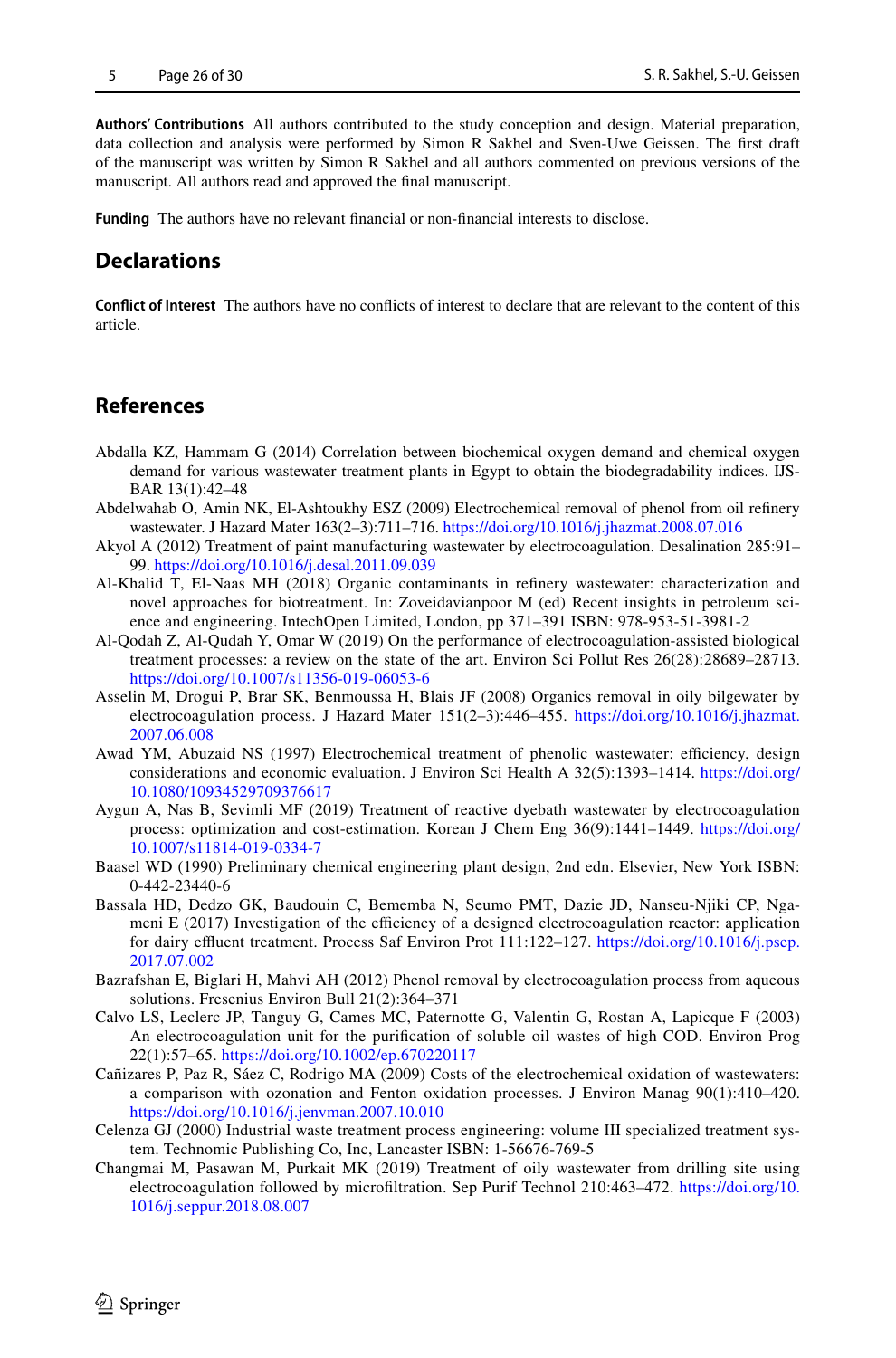- <span id="page-26-11"></span>Chauhan R, Srivastava VC, Hiwarkar AD (2016) Electrochemical mineralization of chlorophenol by ruthenium oxide coated titanium electrode. J Taiwan Inst Chem E 69:106–117. [https://doi.org/10.](https://doi.org/10.1016/j.jtice.2016.10.016) [1016/j.jtice.2016.10.016](https://doi.org/10.1016/j.jtice.2016.10.016)
- <span id="page-26-20"></span>Chen G (2004) Electrochemical technologies in wastewater treatment. Sep Purif Technol 38(1):11–41. <https://doi.org/10.1016/j.seppur.2003.10.006>
- <span id="page-26-5"></span>Choi YY, Baek SR, Kim JI, Choi JW, Hur J, Lee TU, Park CJ, Lee BJ (2017) Characteristics and biodegradability of wastewater organic matter in municipal wastewater treatment plants collecting domestic wastewater and industrial discharge. Water 9(6):1–12.<https://doi.org/10.3390/w9060409>
- <span id="page-26-10"></span>Chopra AK, Sharma AK (2015) Effect of electrochemical treatment on the COD removal from biologically treated municipal wastewater. Desalin Water Treat 53(1):41–47. [https://doi.org/10.1080/](https://doi.org/10.1080/19443994.2013.836992) [19443994.2013.836992](https://doi.org/10.1080/19443994.2013.836992)
- <span id="page-26-9"></span>Deghles A, Kurt U (2015) Treatment of raw tannery wastewater by electrocoagulation technique: optimization of efective parameters using Taguchi method. Desalin Water Treat 57(32):14798–14809. <https://doi.org/10.1080/19443994.2015.1074622>
- <span id="page-26-7"></span>Demirci Y, Pekel LC, Alpbaz M (2015) Investigation of diferent electrode connections in electrocoagulation of textile wastewater treatment. Int J Electrochem Sci 10(3):2685–2693
- <span id="page-26-0"></span>Diyauddeen BH, Daud WMAW, Abdul Aziz AR (2011) Treatment technologies for petroleum refnery effluents: a review. Process Saf Environ Prot 89(2):95-105. <https://doi.org/10.1016/j.psep.2010.11.003>
- <span id="page-26-21"></span>Diya'uddeen BH, Shima RP, Abdul Aziz AR, Daud WMAW (2015) Fenton oxidative treatment of petroleum refnery wastewater: process optimization and sludge characterization. RSC Adv 5(83):68159–68168.<https://doi.org/10.1039/C5RA08079G>
- <span id="page-26-18"></span>Drogui P, Asselin M, Brar SK, Benmoussa H, Blais JF (2009) Electrochemical removal of organics and oil from sawmill and ship effluents. Can J Chem Eng 36(3):529-539. <https://doi.org/10.1139/L09-003>
- <span id="page-26-14"></span>Eames D, O'Dell L, Aylesworth J (2017) Silica Precipitation Chemistry. What works and how much does it cost? Industrial Wastewater Treatment Technology Database (IWTT) | US EPA. [https://](https://watersgeo.epa.gov/iwtt/article-report-308) [watersgeo.epa.gov/iwtt/article-report-308](https://watersgeo.epa.gov/iwtt/article-report-308). Accessed 15 March 2021
- <span id="page-26-4"></span>El-Ashtoukhy ESZ, El-Taweel YA, Abdelwahab O, Nassef EM (2013) Treatment of petrochemical wastewater containing phenolic compounds by electrocoagulation using a fxed bed electrochemical reactor. Int J Electrochem Sci 8(1):1534–1550
- <span id="page-26-8"></span>Elazzouzi M, Haboubi K, Elyoubi MS (2017) Electrocoagulation-focculation as a low-cost process for pollutants removal from urban wastewater. Chem Eng Res Des 117:614–626. [https://doi.org/10.1016/j.](https://doi.org/10.1016/j.cherd.2016.11.011) [cherd.2016.11.011](https://doi.org/10.1016/j.cherd.2016.11.011)
- <span id="page-26-12"></span>El-Dein AM, Libra J, Wiesmann U (2006) Cost analysis for the degradation of highly concentrated textile dye wastewater with chemical oxidation  $H_2O_2/UV$  and biological treatment. J Chem Technol Biotechnol 81(1):1239–1245. <https://doi.org/10.1002/jctb.1531>
- <span id="page-26-2"></span>Fayad N (2017) The application of electrocoagulation process for wastewater treatment and for the separation and purifcation of biological media. Dissertation, Université Clermont Auvergne. [https://tel.archi](https://tel.archives-ouvertes.fr/tel-01719756/document) [ves-ouvertes.fr/tel-01719756/document](https://tel.archives-ouvertes.fr/tel-01719756/document). Accessed 20 August 2020
- <span id="page-26-13"></span>Gaied F, Louhichi B, Bali M, Jeday MR (2019) Tertiary treatment of wastewater by electro-coagulation, electro-Fenton and advanced electro-oxidation processes: comparative and economic study. Songklanakarin J Sci Technol 41(5):1084–1092
- <span id="page-26-1"></span>García-Morales MA, González Juárez JC, Martínez-Gallegos S, Roa-Morales G, Peralta E, del Campo López EM, Barrera-Díaz C, Martínez Miranda V, Blancas TT (2018) Pretreatment of real wastewater from the chocolate manufacturing industry through an integrated process of electrocoagulation and sand fltration. Int J Photoenergy 2018:1–7.<https://doi.org/10.1155/2018/2146751>
- <span id="page-26-3"></span>Gasim HA, Kutty SRM, Isa MH, Isa MPM (2012) Treatment of petroleum refnery wastewater by using UASB reactors. Int Sch Sci Res Innov 6(2):58–61
- <span id="page-26-15"></span>Genesis Water Technologies. (2019) Using Innovation to Meet the Water Needs of the World. Top 5 Advantages of Advanced Electrocoagulation Water Treatment. [https://genesiswatertech.com/blog-post/top-5](https://genesiswatertech.com/blog-post/top-5-advantages-of-advanced-electrocoagulation-water-treatment/) [advantages-of-advanced-electrocoagulation-water-treatment/.](https://genesiswatertech.com/blog-post/top-5-advantages-of-advanced-electrocoagulation-water-treatment/) Accessed 18 February 2020
- <span id="page-26-17"></span>GilPavas E, Molina-Tirado K, Gómez-García MÁ (2009) Treatment of automotive industry oily wastewater by electrocoagulation: statistical optimization of the operational parameters. Water Sci Technol 60(10):2581–2588.<https://doi.org/10.2166/wst.2009.519>
- <span id="page-26-16"></span>Giorgi J (2009) Math for wastewater treatment operators grades 3 and 4, 1st edn. American Water Works Association, Denver ISBN 978-1-58321-586-9
- <span id="page-26-6"></span>Giwa SO, Giwa A, Zeybek Z, Hapoglu H (2013) Electrocoagulation treatment of petroleum refnery wastewater: optimization through RSM. Int J Eng Res Technol 2(8):606–615
- <span id="page-26-19"></span>Gomes J, Cocke D, Das K, Guttula M, Tran D, Beckman J (2009) Treatment of produced water by electrocoagulation. [https://www.avividwater.com/uploads/1/3/1/6/131696832/gomes\\_2009\\_treatment\\_of\\_](https://www.avividwater.com/uploads/1/3/1/6/131696832/gomes_2009_treatment_of_produced_water_by_electrocoagulation.pdf) [produced\\_water\\_by\\_electrocoagulation.pdf.](https://www.avividwater.com/uploads/1/3/1/6/131696832/gomes_2009_treatment_of_produced_water_by_electrocoagulation.pdf) Accessed 25 October 2021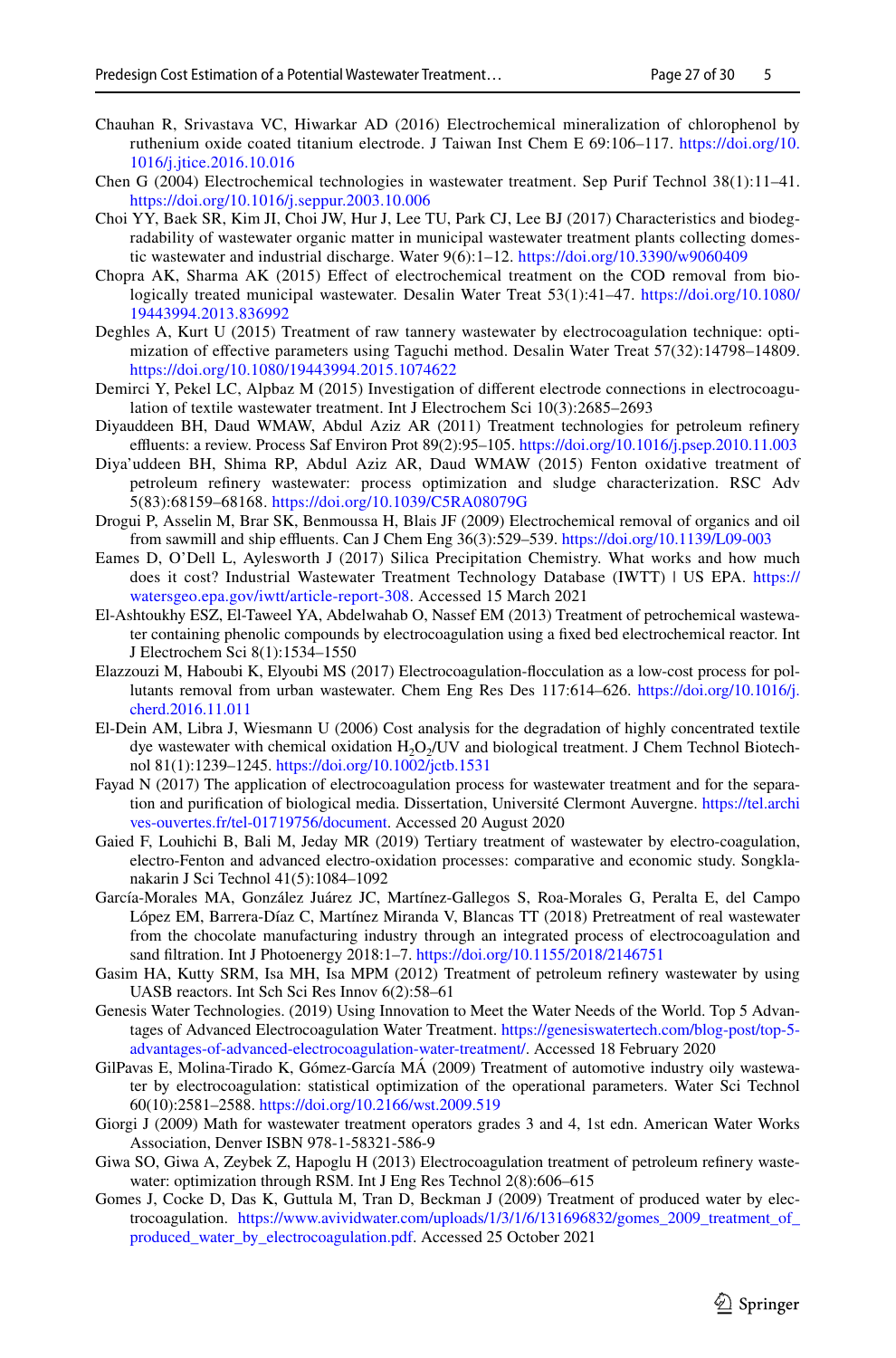- <span id="page-27-14"></span>Gousmi N, Sahmi A, Li HZ, Poncin S, Djebbar R, Bensadok K (2016) Purifcation and detoxifcation of petroleum refnery wastewater by electrochemical process. Environ Technol 37(18):2348–2357. <https://doi.org/10.1080/09593330.2016.1150349>
- <span id="page-27-8"></span>Guvenc SY, Erkan HS, Varank G, Bilgili MS, Engin GO (2017) Optimization of paper mill industry wastewater treatment by electrocoagulation and electro-Fenton processes using response surface methodology. Water Sci Technol 76(8):2015–2031. <https://doi.org/10.2166/wst.2017.327>
- <span id="page-27-19"></span>Hu G, Li J, Zeng G (2013) Recent development in the treatment of oily sludge from petroleum industry: a review. J Hazard Mater 261:470–490.<https://doi.org/10.1016/j.jhazmat.2013.07.069>
- <span id="page-27-21"></span>Jafarinejad S (2017) Cost estimation and economical evaluation of three confgurations of activated sludge process for a wastewater treatment plant (WWTP) using simulation. Appl Water Sci 7(5):2513–2521. <https://doi.org/10.1007/s13201-016-0446-8>
- <span id="page-27-20"></span>Jenkins S (2018) CEPCI Updates: January 2018 (Prelim.) and December 2017 (Final). Chemical Engineering-Essentials for the CPI Professional. [https://www.chemengonline.com/cepci-updates-january-2018](https://www.chemengonline.com/cepci-updates-january-2018-prelim-and-december-2017-final/) [prelim-and-december-2017-fnal/](https://www.chemengonline.com/cepci-updates-january-2018-prelim-and-december-2017-final/). Accessed 10 January 2020
- <span id="page-27-0"></span>Jeuland M (2015) Challenges to wastewater reuse in the Middle East and North Africa. Middle East Dev J 7(1):1–25.<https://doi.org/10.1080/17938120.2015.1019293>
- <span id="page-27-1"></span>Jimenez JA, La Motta EJ, Parker DS (2005) Kinetics of removal of particulate chemical oxygen demand in the activated-sludge process. Water Environ Res 77(5):437–446.<https://doi.org/10.2175/106143005X67340>
- <span id="page-27-17"></span>Johnson OA, Afam AC (2019) Petroleum sludge treatment and disposal: a review. Environ Eng Res 24(2):191–201.<https://doi.org/10.4491/eer.2018.134>
- <span id="page-27-22"></span>Jordan Refnery Company annual report (2018). [http://www.jopetrol.com.jo/EchoBusV3.0/SystemAssets/](http://www.jopetrol.com.jo/EchoBusV3.0/SystemAssets/33b159f2-5de7-4113-a8b1-372baee2a7cf.pdf) [33b159f2-5de7-4113-a8b1-372baee2a7cf.pdf](http://www.jopetrol.com.jo/EchoBusV3.0/SystemAssets/33b159f2-5de7-4113-a8b1-372baee2a7cf.pdf). Accessed 25 August 2020
- <span id="page-27-2"></span>Keramati M, Ayati B (2019) Petroleum wastewater treatment using a combination of electrocoagulation and photocatalytic process with immobilized ZnO nanoparticles on concrete surface. Process Saf Environ Prot 126:356–365.<https://doi.org/10.1016/j.psep.2019.04.019>
- <span id="page-27-10"></span>Kobya M, Delipinar S (2008) Treatment of the baker's yeast wastewater by electrocoagulation. J Hazard Mater 154(1–3):1133–1140.<https://doi.org/10.1016/j.jhazmat.2007.11.019>
- <span id="page-27-5"></span>Kobya M, Demirbas E, Akyol A (2009) Electrochemical treatment and operating cost analysis of textile wastewater using sacrificial iron electrodes. Water Sci Technol 60(9):2261-2270. [https://doi.org/10.](https://doi.org/10.2166/wst.2009.672) [2166/wst.2009.672](https://doi.org/10.2166/wst.2009.672)
- <span id="page-27-16"></span>Kobya M, Ozyonar F, Demirbas E, Sik E, Oncel MS (2015) Arsenic removal from groundwater of Sivas-Şarkişla plain, Turkey by electrocoagulation process: comparing with iron plate and ball electrodes. J Environ Chem Eng 3(2):1096–1106. <https://doi.org/10.1016/j.jece.2015.04.014>
- <span id="page-27-9"></span>Kongjao S, Damronglerd S, Hunsom M (2008) Simultaneous removal of organic and inorganic pollutants in tannery wastewater using electrocoagulation technique. Korean J Chem Eng 25(4):703–709. [https://](https://doi.org/10.1007/s11814-008-0115-1) [doi.org/10.1007/s11814-008-0115-1](https://doi.org/10.1007/s11814-008-0115-1)
- <span id="page-27-4"></span>Kulikowska D, Zielińska M, Konopka K (2019) Treatment of stabilized landfll leachate in an integrated adsorption–fne-ultrafltration system. Int J Environ Sci Technol 16(1):423–430. [https://doi.org/10.](https://doi.org/10.1007/s13762-018-1685-z) [1007/s13762-018-1685-z](https://doi.org/10.1007/s13762-018-1685-z)
- <span id="page-27-3"></span>Li A (2013) Biological Wastewater Treatment: Selecting the Process. Veolia Water Solutions & Technologies. [https://www.chemengonline.com/biological-wastewater-treatment-selecting-the-process/.](https://www.chemengonline.com/biological-wastewater-treatment-selecting-the-process/) Accessed 13 August 2020
- <span id="page-27-11"></span>Lin CJ, Lo SL, Kuo CY, Wu CH (2005) Pilot-scale electrocoagulation with bipolar aluminum electrodes for on-site domestic greywater reuse. J Environ Eng 131(3):491–495. [https://doi.org/10.1061/\(ASCE\)](https://doi.org/10.1061/(ASCE)0733-9372(2005)131:3(491)) [0733-9372\(2005\)131:3\(491\)](https://doi.org/10.1061/(ASCE)0733-9372(2005)131:3(491))
- <span id="page-27-15"></span>Liu F, Zhang Z, Wang Z, Li X, Dai X, Wang L, Wang X, Yuan Z, Zhang J, Chen M, Wang S (2019) Experimental study on treatment of tertiary oil recovery wastewater by electrocoagulation. Chem Eng Process 144:107640.<https://doi.org/10.1016/j.cep.2019.107640>
- <span id="page-27-6"></span>Mahesh S, Garg KK, Srivastava VC, Mishra IM, Prasad B, Mall ID (2016) Continuous electrocoagulation treatment of pulp and paper mill wastewater: operating cost and sludge study. RSC Adv 6(20):16223– 16233. <https://doi.org/10.1039/C5RA27486A>
- <span id="page-27-18"></span>Marin JA, Hernandez T, Garcia C (2005) Bioremediation of oil refnery sludge by landfarming in semiarid conditions: infuence on soil microbial activity. Environ Res 98(2):185–195. [https://doi.org/10.1016/j.](https://doi.org/10.1016/j.envres.2004.06.005) [envres.2004.06.005](https://doi.org/10.1016/j.envres.2004.06.005)
- <span id="page-27-12"></span>Martin L (2014) Electrocoagulation: A Shocking Approach to Wastewater Treatment. [https://www.water](https://www.wateronline.com/doc/a-shocking-approach-to-wastewater-treatment-0001) [online.com/doc/a-shocking-approach-to-wastewater-treatment-0001](https://www.wateronline.com/doc/a-shocking-approach-to-wastewater-treatment-0001). Accessed 18 February 2020

<span id="page-27-13"></span>McFarland M (2000) Biosolids Engineering, 1st edn. McGraw-Hill, New York ISBN: 978-0-07-150017-3

<span id="page-27-7"></span>Mohammadi MJ, Salari J, Takdastan A, Farhadi M, Javanmardi P, Yari AR, Dobaradaran S, Almasi H, Rahimi S (2017) Removal of turbidity and organic matter from car wash wastewater by electrocoagulation process. Desalination Water Treat 68:122–128. <https://doi.org/10.5004/dwt.2017.20319>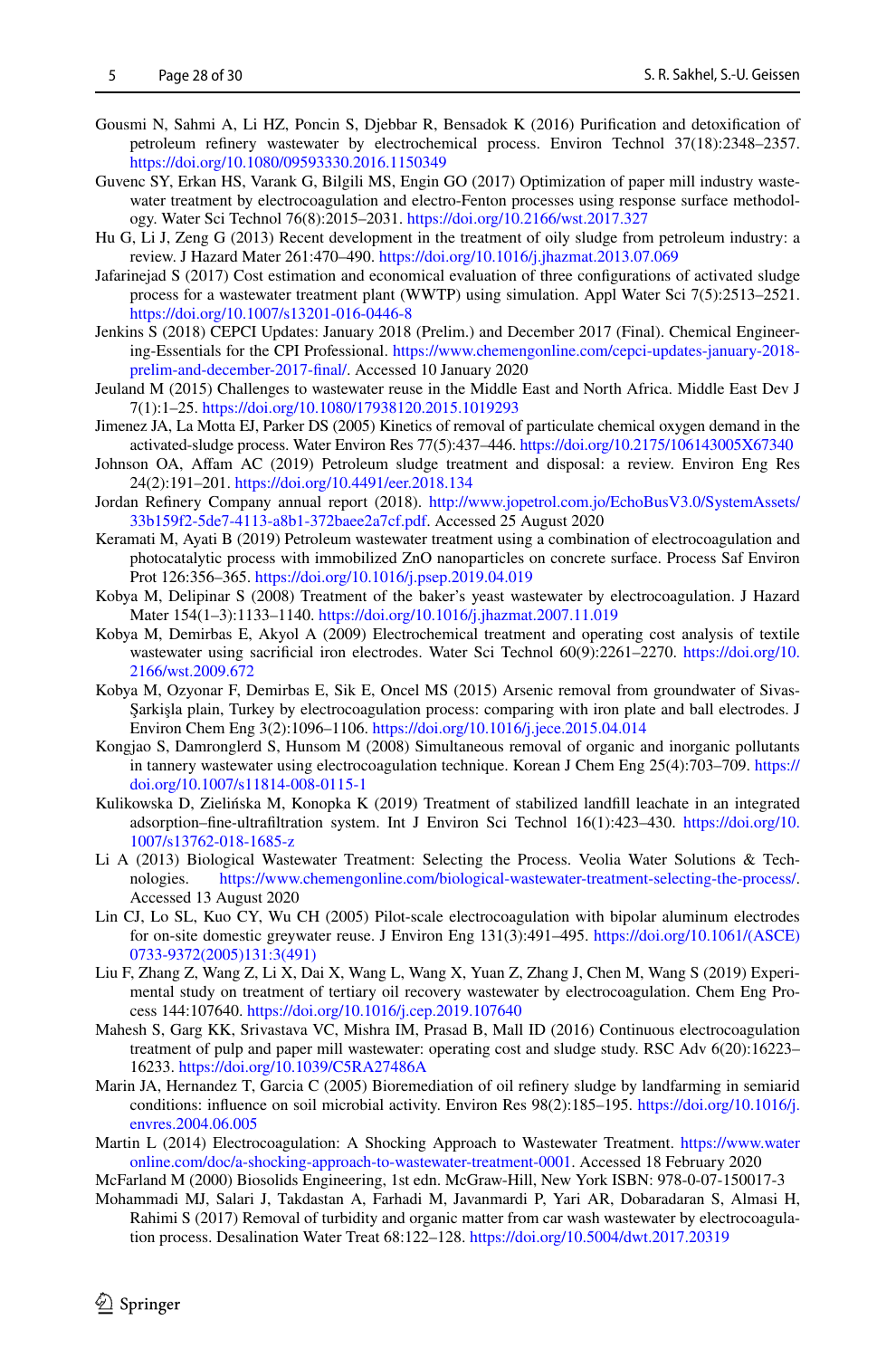<span id="page-28-20"></span>Mohlman FM (1934) The sludge index. Sew Work J 6:119–122

- <span id="page-28-1"></span>Mohsen MS, Jaber JO (2002) Potential of industrial wastewater reuse. Desalination 152(1–3):281–289. [https://doi.org/10.1016/S0011-9164\(02\)01075-5](https://doi.org/10.1016/S0011-9164(02)01075-5)
- <span id="page-28-14"></span>Neutrium (2012). Pump Power Calculation. [https://neutrium.net/equipment/pump-power-calculation/.](https://neutrium.net/equipment/pump-power-calculation/) Accessed 12 March 2020
- <span id="page-28-18"></span>Ozyonar F (2016) Treatment of train industry oily wastewater by electrocoagulation with hybrid electrode pairs and diferent electrode connection modes. Int J Electrochem Sci 11(2):1456–1471
- <span id="page-28-4"></span>Panizza M (2018) Fine chemical industry, pulp and paper industry, petrochemical industry and pharmaceutical industry. In: Martínez-Huitle CA, Rodrigo MA, Scialdone O (eds) Electrochemical water and wastewater treatment, 1st edn. Butterworth-Heinemann, Oxford, pp 335–364 ISBN: 9780128131602
- <span id="page-28-5"></span>Pérez LS, Rodriguez OM, Reyna S, Sánchez-Salas JL, Lozada JD, Quiroz MA, Bandala ER (2015) Oil refnery wastewater treatment using coupled electrocoagulation and fxed flm biological processes. Phys Chem Earth-Parts A/B/C 91:53–60. <https://doi.org/10.1016/j.pce.2015.10.018>
- <span id="page-28-13"></span>Peters MS, Timmerhaus KD (1991) Plant design and economics for chemical engineers, 4th edn. McGraw-Hill, New York ISBN: 0-97-100871-3
- <span id="page-28-21"></span>Peters MS, Timmerhaus KD, West RE (2003) Plant design and economics for chemical engineers, 5th edn. McGraw-Hill, New York ISBN: 0-07-239266-5
- <span id="page-28-0"></span>Qadir M, Bahri A, Sato T, Al-Karadsheh E (2010) Wastewater production, treatment and irrigation in Middle East and North Africa. Irrig Drain Syst 24(1–2):37–51.<https://doi.org/10.1007/s10795-009-9081-y>
- <span id="page-28-12"></span>Records A, Sutherland K (2001) Decanter centrifuge handbook, 1st edn. Elsevier, Oxford ISBN: 1-85617-369-0
- <span id="page-28-3"></span>Saber A, Hasheminejad H, Taebi A, Ghaffari G (2014) Optimization of Fenton-based treatment of petroleum refnery wastewater with scrap iron using response surface methodology. Appl Water Sci 4(3):283–290.<https://doi.org/10.1007/s13201-013-0144-8>
- <span id="page-28-9"></span>Sahu OP, Gupta V, Chaudhari PK, Srivastava VC (2015) Electrochemical treatment of actual sugar industry wastewater using aluminum electrode. Int J Environ Sci Technol 12(11):3519–3530. <https://doi.org/10.1007/s13762-015-0774-5>
- <span id="page-28-7"></span>Said HK, Mostefa NM (2015) Optimization of turbidity and COD removal from pharmaceutical wastewater by electrocoagulation. Isotherm modeling and cost analysis. Pol J Environ Stud 24(3):1049– 1061.<https://doi.org/10.15244/pjoes/32334>
- <span id="page-28-2"></span>Sakhel SR, Geissen SU, Vogelpohl A (2017) Virtual industrial water usage and wastewater generation in the Middle East and North Africa 2011–2015. Euro-Mediterr J Environ Integr 2(1):1–18. [https://](https://doi.org/10.1007/s41207-017-0018-9) [doi.org/10.1007/s41207-017-0018-9](https://doi.org/10.1007/s41207-017-0018-9)
- <span id="page-28-19"></span>Sardari K (2018) Membrane-based Separation Processes for Treating High Salinity Produced Waters. Dissertation, The University of Arkansas, [https://scholarworks.uark.edu/cgi/viewcontent.cgi?artic](https://scholarworks.uark.edu/cgi/viewcontent.cgi?article=4394&context=etd) [le=4394&context=etd,](https://scholarworks.uark.edu/cgi/viewcontent.cgi?article=4394&context=etd) accessed 25 October 2021
- <span id="page-28-11"></span>Sharma, J R (2010) Development of a preliminary cost estimation method for water treatment plants. Dissertation, The University of Texas, Arlington. [https://rc.library.uta.edu/uta-ir/bitstream/handle/](https://rc.library.uta.edu/uta-ir/bitstream/handle/10106/4924/Sharma_uta_2502M_10652.pdf?sequence=1) [10106/4924/Sharma\\_uta\\_2502M\\_10652.pdf?sequence=1](https://rc.library.uta.edu/uta-ir/bitstream/handle/10106/4924/Sharma_uta_2502M_10652.pdf?sequence=1). Accessed 3rd of November 2019
- <span id="page-28-16"></span>Soares RB, Memelli MS, Roque RP, Gonçalves RF (2017) Comparative analysis of the energy consumption of diferent wastewater treatment plants. Int J Archit. Arts and Applications 3(6):79–86. <https://doi.org/10.11648/j.ijaaa.20170306.11>
- <span id="page-28-15"></span>Sprick M (2017) Comparison of Options for Biosolids Dewatering. Water Environment School, Clackamas Community College. [https://www.clackamas.edu/docs/default-source/degrees-certifcates/](https://www.clackamas.edu/docs/default-source/degrees-certificates/departments-programs/wet-orwef%2D%2D-biosolids-comparison-of-biosolids-dewatering-options-(current).pdf?sfvrsn=5ba8d68_0) [departments-programs/wet-orwef%2D%2D-biosolids-comparison-of-biosolids-dewatering-options-](https://www.clackamas.edu/docs/default-source/degrees-certificates/departments-programs/wet-orwef%2D%2D-biosolids-comparison-of-biosolids-dewatering-options-(current).pdf?sfvrsn=5ba8d68_0) [\(current\).pdf?sfvrsn=5ba8d68\\_0](https://www.clackamas.edu/docs/default-source/degrees-certificates/departments-programs/wet-orwef%2D%2D-biosolids-comparison-of-biosolids-dewatering-options-(current).pdf?sfvrsn=5ba8d68_0), accessed 8 April 2021
- <span id="page-28-8"></span>Sridhar R, Sivakumar V, Maran JP, Thirugnanasambandham K (2014) Infuence of operating parameters on treatment of egg processing efuent by electrocoagulation process. Int J Environ Sci Technol 11(6):1619–1630.<https://doi.org/10.1007/s13762-013-0301-5>
- <span id="page-28-22"></span>Srinivas T (2008) Environmental biotechnology. In: New age international (P) limited. Publishers, New Delhi ISBN: 978-81-224-2544-4
- <span id="page-28-6"></span>Srivastav M, Gupta M, Agrahari SK, Detwal P (2019) Removal of refractory organic compounds from wastewater by various advanced oxidation process - a review. Curr Environ Eng 6(1):8–16. [https://](https://doi.org/10.2174/2212717806666181212125216) [doi.org/10.2174/2212717806666181212125216](https://doi.org/10.2174/2212717806666181212125216)
- <span id="page-28-17"></span>Tanyol M, Ogedey A, Oguz E (2018) COD removal from leachate by electrocoagulation process: treatment with monopolar electrodes in parallel connection. Water Sci Technol 77(1):177–186. [https://](https://doi.org/10.2166/wst.2017.528) [doi.org/10.2166/wst.2017.528](https://doi.org/10.2166/wst.2017.528)
- <span id="page-28-10"></span>Tetreault A (2003) Electrocoagulation Process for Wastewater Treatment. EC Pacifc Pty Ltd. [https://](https://www.ampc.com.au/uploads/cgblog/id172/ENV_2003_Electrocoagulation_process_for_wastewater_treatment.pdf) [www.ampc.com.au/uploads/cgblog/id172/ENV\\_2003\\_Electrocoagulation\\_process\\_for\\_waste](https://www.ampc.com.au/uploads/cgblog/id172/ENV_2003_Electrocoagulation_process_for_wastewater_treatment.pdf) [water\\_treatment.pdf](https://www.ampc.com.au/uploads/cgblog/id172/ENV_2003_Electrocoagulation_process_for_wastewater_treatment.pdf). Accessed 15 March 2021